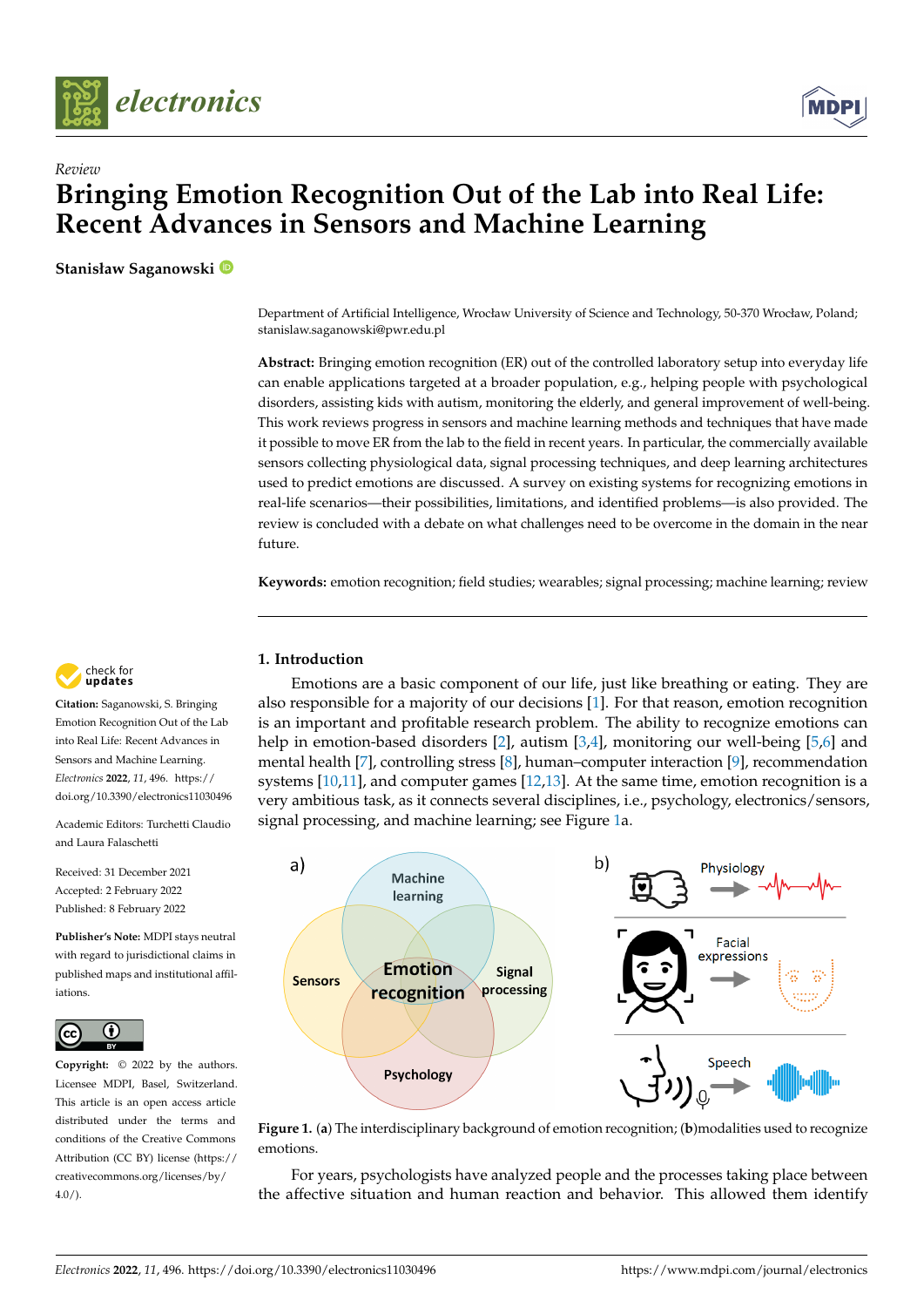different perspectives on emotions [\[14\]](#page-14-13) and define various models such as basic emotion models [\[15–](#page-15-0)[17\]](#page-15-1), appraisal models [\[18](#page-15-2)[,19\]](#page-15-3), psychological construction models [\[20](#page-15-4)[,21\]](#page-15-5), and social construction models [\[22,](#page-15-6)[23\]](#page-15-7). As a consequence, there is no single commonly accepted definition of emotions.

Electronics created small and effective sensors that capture images/videos, record audio, and collect physiological signals, as seen in Figure [1b](#page-0-0). Signal processing allows us to efficiently process the collected data, improving their quality and obtaining informative features. Machine learning, in turn, enables us to analyze vast amounts of data, automatically extract patterns, create affective states' representations, and thus recognize or even predict emotions or other affective states.

This work provides the state of the art in the fields of wearable sensors, signal processing, and machine learning models and techniques, adequate for the emotion recognition from speech, facial images, and physiological signals. The crucial aspects of each domain are explained with examples. Rather than providing the details of each method/system, their general idea is presented, positioned in the context of the problem, and the reference to the source article is provided to keep the article concise.

The primary focus of this review is on emotion recognition from the physiological signals because it can be performed continuously in everyday life using wearables, as opposed to facial and speech emotion recognition. However, the latter modalities are also covered in this work. The abbreviations used in the article are listed in the Acronyms section at the end of the paper.

# **2. Sensors and Devices**

Different modalities can be utilized to perform emotion recognition, but first, the appropriate sensors have to be utilized to capture these modalities.

#### *2.1. Emotion Recognition from Physiology*

Among the physiological signals, the EEG provides the highest accuracy of emotion recognition [\[24](#page-15-8)[–26\]](#page-15-9). However, due to the EEG electrodes sensitivity, at this point, it is impossible to utilize EEG in the field. Therefore, researchers focused on wearable devices, which provide various biosignals and other environmental data [\[27\]](#page-15-10). Primarily, ECG, BVP, and EDA signals are used [\[5,](#page-14-4)[9,](#page-14-8)[12\]](#page-14-11). Those signals can be further enriched with ACC, GYRO, SKT, and RSP [\[2](#page-14-1)[,7,](#page-14-6)[8,](#page-14-7)[28,](#page-15-11)[29\]](#page-15-12), as well as with UV, GPS, and MIC data [\[30\]](#page-15-13).

Numerous devices for obtaining physiological signals are available on the market. Precise medical-grade devices, such as the BioPac MP160 and the ProComp Infiniti, can be used for laboratory studies. They are large, wired, and complicated, but they are also handled by a trained technician. Devices for studies in the field, however, must be small, wearable, and easy to operate by the participant. There are many types of wearables to choose from, e.g., smart rings, wristbands, smart bands, fit bands, smartwatches, armbands, chest straps, chest patches, headbands, smart glasses, smart clothes, and more.

The choice of a particular type and model depends on the study we plan to perform [\[31\]](#page-15-14). For instance, devices monitoring cardiac and electrodermal activity are the best choice for emotion recognition in the field. Comfortable EEG headbands can be used for meditation studies. Dedicated devices are necessary for analyzing sleep, while commercial smartwatches are sufficient for monitoring physical activity. When selecting a device for studies in the field, the following factors should be taken into consideration:

- What physiological signals do we need to collect? Does the device provide them in a raw format?
- What is the signal recording frequency? Is it appropriate for our problem?
- How portable is the device? What types of physical activities does the device have to handle?
- How are the data obtained from the device? By cable or directly transferred to the cloud? Do we need to integrate the existing study system with the device?
- How convenient and easy to use is the device? How long should the battery last?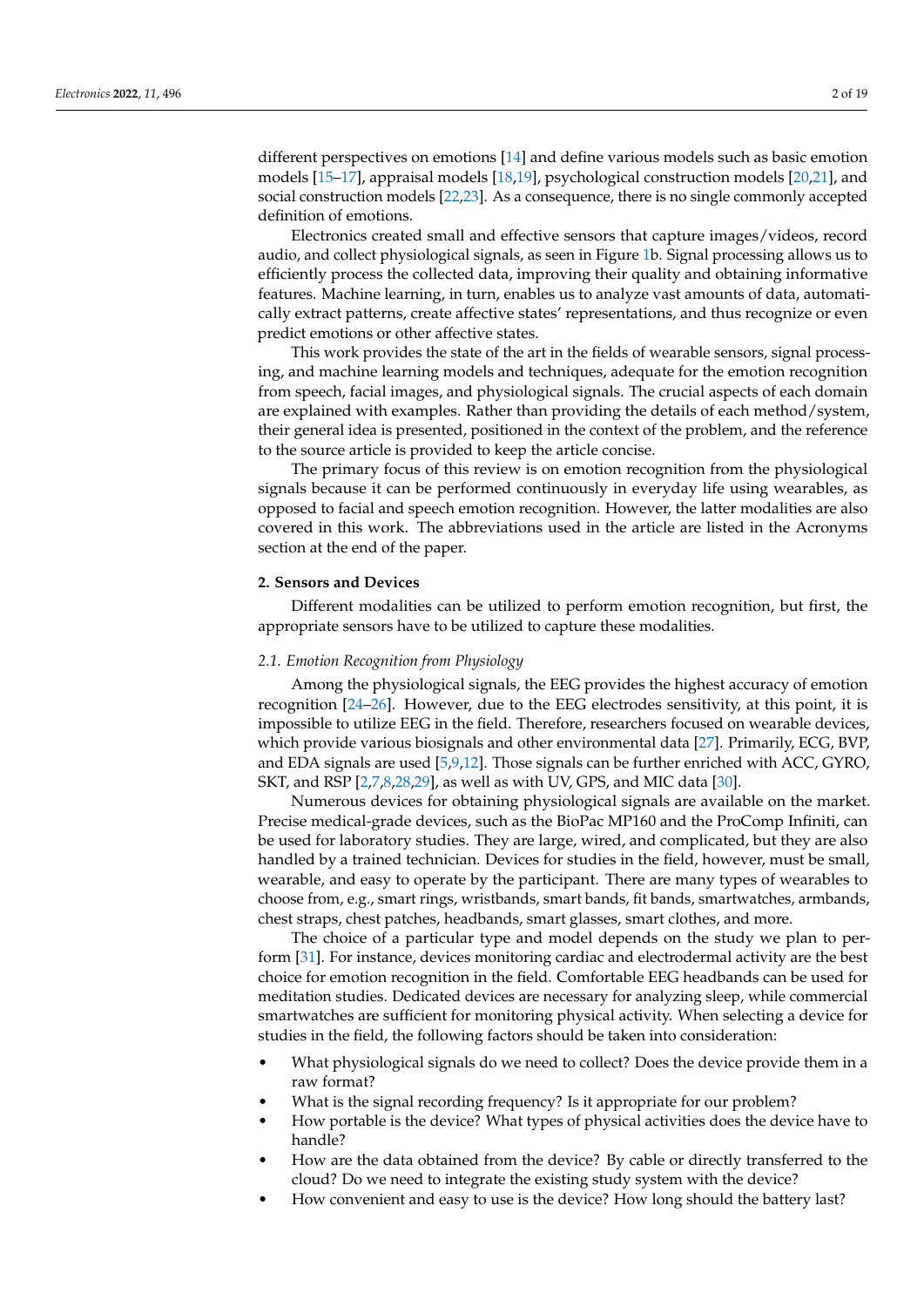Table [1](#page-3-0) provides an overview of various types of wearables, their sensors, and physiological signals and other data they provide. The author manually investigated the devices marked with \*. For other devices, the official producers' or other external information were used. Most devices included in the table were introduced over the past five years. Additionally, a few older devices, which were, or still are, frequently utilized in affective studies, are covered, e.g., Empatica E4 released in 2015 and BodyMedia SenseWear introduced in 2003.

Smartwatches seem to be the most convenient device for the participants and offer some extra features. Moreover, people already have a long history of wearing watches and, thus, are more willing to accept such devices. As for the downside of smartwatches, their HR and HRV readings are not very precise when participants are in motion [\[32\]](#page-15-15). More accurate measurements can be obtained with chest straps [\[33\]](#page-15-16), which, in turn, are not very comfortable. Perhaps, a compromise would be a chest patch such as Vital Patch, although it can only run on a battery for a limited time and still requires more validation studies.

Other devices analyzed within this work were Emotiv Epoc+\*, NeuroSky, emWave2, Honor Band 4\*, Xiaomi Mi Band 5\*, Xiaomi Mi Band 3\*, Polar A370\*, Fitbit Blaze\*, Samsung Galaxy Fit E, Samsung Gear Live, Philips DTI-2, Sony SmartBand 2, and 20 others. They do not offer access to the data or have other disadvantages; hence, they were not included in Table [1.](#page-3-0)

#### *2.2. Facial Emotion Recognition*

Emotion recognition from facial expressions requires a camera to obtain the face image. Ideally, the face would be turned toward the camera, without any obstacles (hair, eyeglasses, and face mask), and the image would be captured in high resolution and good lighting conditions. Such criteria are easy to fulfill in a laboratory environment but very troublesome in daily life. It is possible to use a smartphone or laptop camera, but this limits the emotion recognition to situations when the subject is in front of the camera. McDuff et al. performed a field study utilizing laptop cameras to analyze facially expressed affection [\[34\]](#page-15-17). They recorded about 120 people for approximately eight days between 7 a.m. and 7 p.m. and found out that people were in front of the computer on average for 19% of this time. However, there are still use-cases in which ER from the face can be helpful, e.g., in online learning to ensure students are focused and engaged instead of being bored or frustrated [\[35\]](#page-15-18).

# *2.3. Speech Emotion Recognition*

In the case of ER from speech, the microphone is responsible for recording audio signals. Again, it is easier to obtain clean, undisturbed audio without background noise in a laboratory setup. It is also possible at home when we interact with speaker-based home assistants, such as Alexa or Google Home. Outdoor, however, the environmental sounds and other people's utterances are most likely captured alongside the main speaker's voice. Nevertheless, speech emotion recognition in the field might still be possible with appropriate filtering. For example, Lu et al. proposed the StressSense, a smartphone application that can detect stress in diverse real-life conversational situations, both indoor and outdoor [\[36\]](#page-15-19).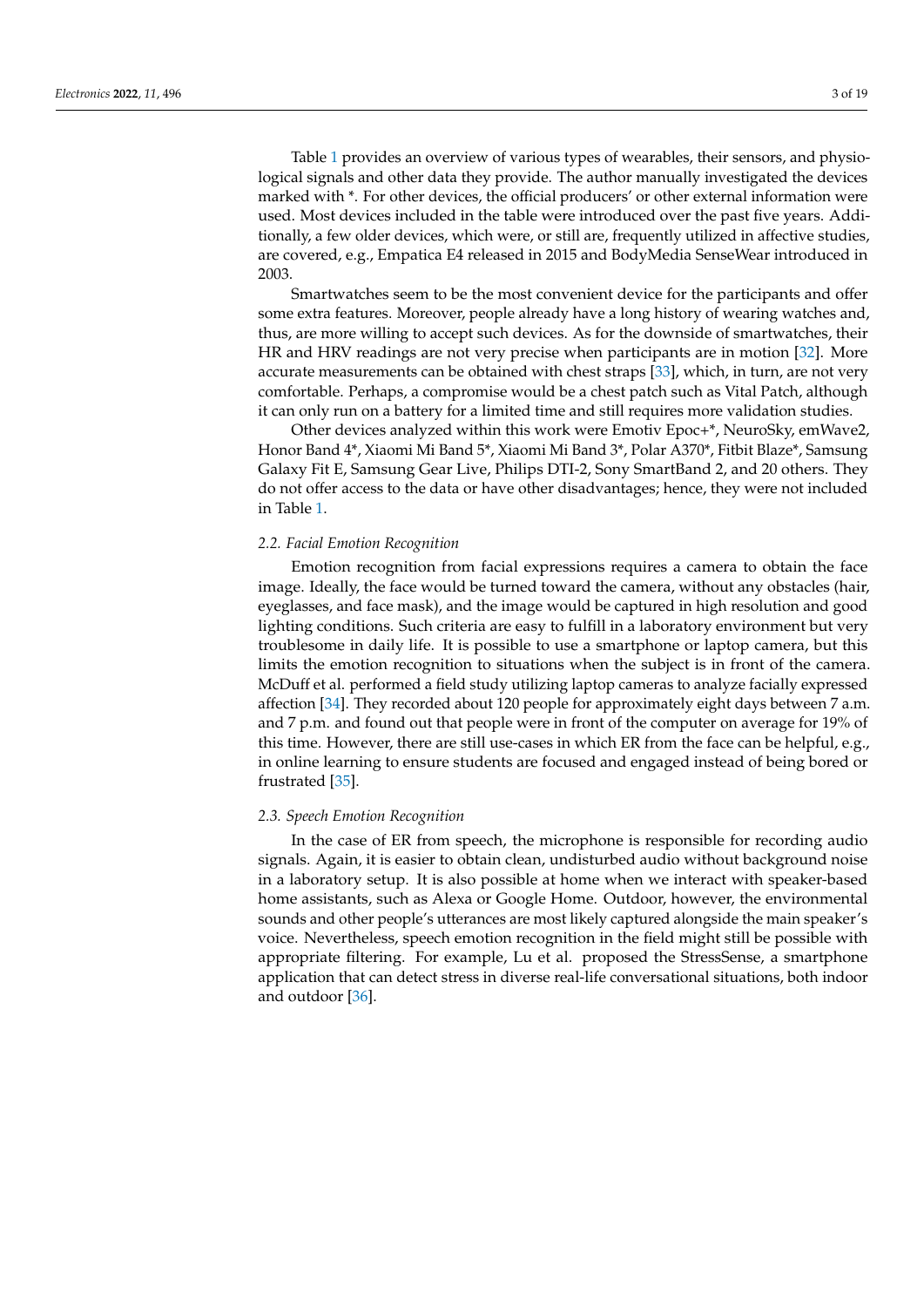Table 1. The recent commercially available wearable devices, their sensors measuring physiological signals, and the data they provide; (\*) marks wearables tested by the author.

<span id="page-3-0"></span>

| Device                     | <b>Type</b> | <b>Release Date</b> | <b>Sensors</b>                               | <b>Physiological Raw Signals</b> | <b>Other Data</b>                                        |
|----------------------------|-------------|---------------------|----------------------------------------------|----------------------------------|----------------------------------------------------------|
| Apple Watch 7              | Smartwatch  | October 2021        | ACC, AL, ALT, BAR, ECG, GPS, GYRO, MIC, PPG  | BVP, ECG, SpO2                   | ACC, AL, ALT, BAR, BP, GPS, GYRO, HR, MIC, RSP, SKT, STP |
| Fitbit charge 5            | Smartband   | September 2021      | ACC, BAR, GPS, GYRO, PPG                     |                                  | ACC, BAR, GYRO, HR                                       |
| Samsung Galaxy Watch 4*    | Smartwatch  | August 2021         | ACC, AL, BAR, ECG, GPS, GYRO, MIC, PPG       | <b>BVP</b>                       | ACC, AL, BAR, GPS, GYRO, HR, MIC, PPI, STP               |
| Huawei Watch 3             | Smartwatch  | June 2021           | ACC, AL, BAR, GPS, GYRO, MAG, MIC, PPG, TERM | $\overline{\phantom{a}}$         | ACC, AL, BAR, GPS, GYRO, HR, MAG, MIC, SKT, STP          |
| <b>Fitbit Sense</b>        | Smartwatch  | September 2020      | ACC, AL, ALT, GPS, GYRO, MIC, PPG, TERM      |                                  | ACC, BAR, GYRO, HR                                       |
| Samsung Galaxy Watch 3*    | Smartwatch  | August 2020         | ACC, AL, BAR, ECG, GPS, GYRO, MIC, PPG       | <b>BVP</b>                       | ACC, AL, BAR, GPS, GYRO, HR, MIC, PPI, STP               |
| Apple Watch 5*             | Smartwatch  | September 2019      | ACC, BAR, ECG, GPS, GYRO, MIC, PPG           |                                  | ACC, BAR, CAL, GPS, GYRO, HR, MIC, STP                   |
| Fossil Gen 5*              | Smartwatch  | August 2019         | ACC, AL, ALT, GPS, GYRO, MIC, PPG            | <b>BVP</b>                       | ACC, AL, ALT, GPS, GYRO, HR, MIC, STP                    |
| Garmin Fenix 6X Pro        | Smartwatch  | August 2019         | ACC, AL, ALT, GPS, GYRO, PPG, SpO2           | BVP, SpO2                        | ACC, AL, ALT, GPS, GYRO, HR, STP                         |
| Samsung Galaxy Watch*      | Smartwatch  | August 2019         | ACC, AL, BAR, GPS, GYRO, MIC, PPG            | <b>BVP</b>                       | ACC, AL, BAR, GPS, GYRO, HR, MIC, STP                    |
| Polar OH1                  | Armband     | March 2019          | ACC, PPG                                     | <b>BVP</b>                       | ACC, PPI                                                 |
| Garmin HRM-DUAL            | Chest strap | January 2019        | ECG                                          | ECG                              | <b>RRI</b>                                               |
| Muse 2*                    | Headband    | January 2019        | ACC, EEG, GYRO, PPG, SpO2                    | BVP, EEG, SpO2                   | ACC, GYRO, HR                                            |
| Fitbit Charge 3*           | Fitband     | October 2018        | ACC, ALT, GYRO, PPG                          |                                  | ACC, ALT, HR                                             |
| Garmin VivoActive 3 Music* | Smartwatch  | <b>June 2018</b>    | ACC, BAR, GPS, GYRO, PPG                     |                                  | ACC, CAL, HR, PPI, RSP, STP                              |
| Oura ring*                 | Smart ring  | April 2018          | ACC, GYRO, PPG, TERM                         |                                  | HR, PPI, SKT                                             |
| Moodmetric*                | Smart ring  | December 2017       | ACC, EDA                                     | <b>EDA</b>                       | <b>STP</b>                                               |
| <b>DREEM</b>               | Headband    | June 2017           | ACC, EEG, PPG, SpO2                          | BVP, EEG, SpO2                   | ACC, HR                                                  |
| Aidlab                     | Chest strap | March 2017          | ACC, ECG, RSP, TERM                          | ECG, RSP, SKT                    | Activities, HR, HRV, STP                                 |
| Polar H10                  | Chest strap | March 2017          | ACC, ECG                                     | ECG                              | ACC, RRI                                                 |
| VitalPatch                 | Chest patch | March 2016          | ACC, ECG, TERM                               | ECG, SKT                         | HR, RRI, RSP, STP                                        |
| Emotiv Insight             | Headband    | October 2015        | ACC, EEG, GYRO, MAG                          | EEG                              | ACC, GYRO, MAG                                           |
| Empatica E4*               | Wristband   | 2015                | ACC, EDA, PPG, TERM                          | BVP, EDA, SKT                    | ACC, HR, PPI                                             |
| Microsoft Band 2           | Smartband   | October 2014        | ACC, AL, ALT, BAR, EDA, GYRO, PPG, TERM, UV  | BVP, EDA, SKT                    | ACC, AL, ALT, BAR, CAL, GYRO, HR, PPI, STP, UV           |
| BodyMedia SenseWear        | Armband     | 2003                | ACC, EDA, TERM                               | EDA, SKT                         | <b>ACC</b>                                               |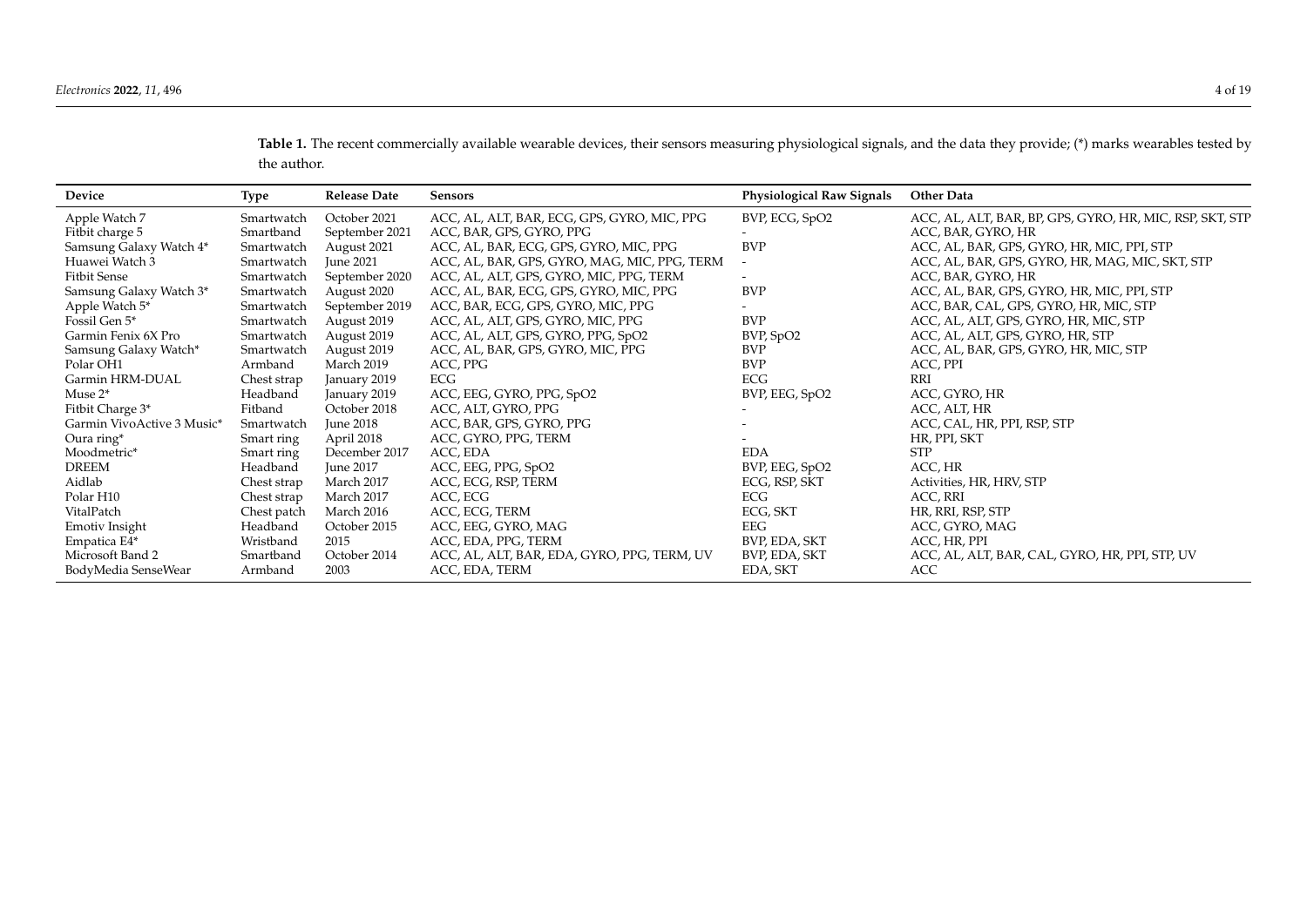#### **3. Signal Processing and Transformation**

The goal of signal processing is to eliminate interference and distortions from physiological signals which are not related to emotional characteristics and might bias the predictive ability of the models. The possible sources of signal artifacts are peripheral electromagnetic fields impacting electronic circuits within wearables, mixing of signals generated by different organs (e.g., the heart, brain, or muscle electrical activities), temporary deactivation or saturation of sensors, electronic noise generated inside the circuits, body motions, and movements and adjustments in sensor contact with the skin. The common approaches to reducing signal distortions are based on the known properties of the physiological signals. For example, the amplitude of the ECG signal should not exceed values 0.5–5 mV, whereas the ECG frequency spectrum is usually within 0.05–150 Hz values. On the other hand, the BVP amplitude is usually within 20–300 mmHg and the BVP frequency spectrum within 0–15 Hz. Alternatively, the data-driven approach can be applied. We can distinguish four main groups of methods for removing artifacts: (1) filtration and smoothing; (2) decomposition and removing undesirable components; (3) normalization; and (4) winsorization.

According to the Nyquist–Shannon sampling theorem, before converting the processed voltage into a digital signal, initial antialiasing filtering should be performed. The application of additional filtering (both analog and digital) and smoothing emphasize desired frequency components while reducing unwanted ones. High-pass filters, for example, eliminate slowly wandering components; low-pass filters minimize high-frequency disturbances; pass-band filters focus on specific frequency ranges; and signal-smoothing techniques prioritize low-frequency components.

Decomposition facilitates the separation of desired and undesired components. The wavelet transform (WT), which is available in continuous (CWT), discrete (DWT), and fast (FWT) variations, turns a nonstationary input onto the coefficient components of various scales (also connected to frequency ranges) by using a hand-picked family of wavelets to detect local correlations. The first component, in most cases, is a measurement noise or an electromyogram anomaly that can be eliminated afterward. Independent component analysis (ICA) is yet another method for distinguishing independent input signals (mixed while recorded by multiple sensors).

Normalization allows us to retain the energy of signals at a consistent level, especially when data from multiple devices are merged. Interpolation replaces damaged parts of the signal while accounting for the statistical features of some or all neighboring data. Lastly, winsorization reduces extreme values to reduce the effect of possibly spurious outliers.

Lee et al. showed that the application of the signal processing and transformation methods, i.e., ICA, fast Fourier transform (FFT), truncated singular value decomposition, can reduce motion artifacts from the BVP signal recorded with a wearable device, resulting in more precise HR readings, even during intense exercises [\[37,](#page-15-20)[38\]](#page-15-21). Masinelli et al. proposed the SPARE (spectral peak recovery) algorithm for BVP signals pulse-wave reconstruction [\[39\]](#page-15-22). The SPARE performs signal decomposition with singular spectrum analysis, spectral estimation with sparse signal reconstruction and FFT, harmonic relationship estimation, and reconstruction by applying a narrow bandpass filter to the resulting components and summing them up. The validation performed by the authors showed a 65% improvement in the detection of different biomarkers from the BVP signal.

Signal processing and transformation can also be helpful in feature extraction. Feng et al. utilized wavelet-based features to classify emotions from the EDA signal [\[3\]](#page-14-2). They compared four *mother* wavelet candidates, i.e., Daubechies, Coiflets, Symlets, and C-Morlet and found the C-Morlet to be the best. Zhao et al. applied FFT to obtain subbands of BVP and HRV signals collected with Empatica E4 device  $[40]$ . They also used dynamic threshold difference (DTD) to obtain HRV from BVP.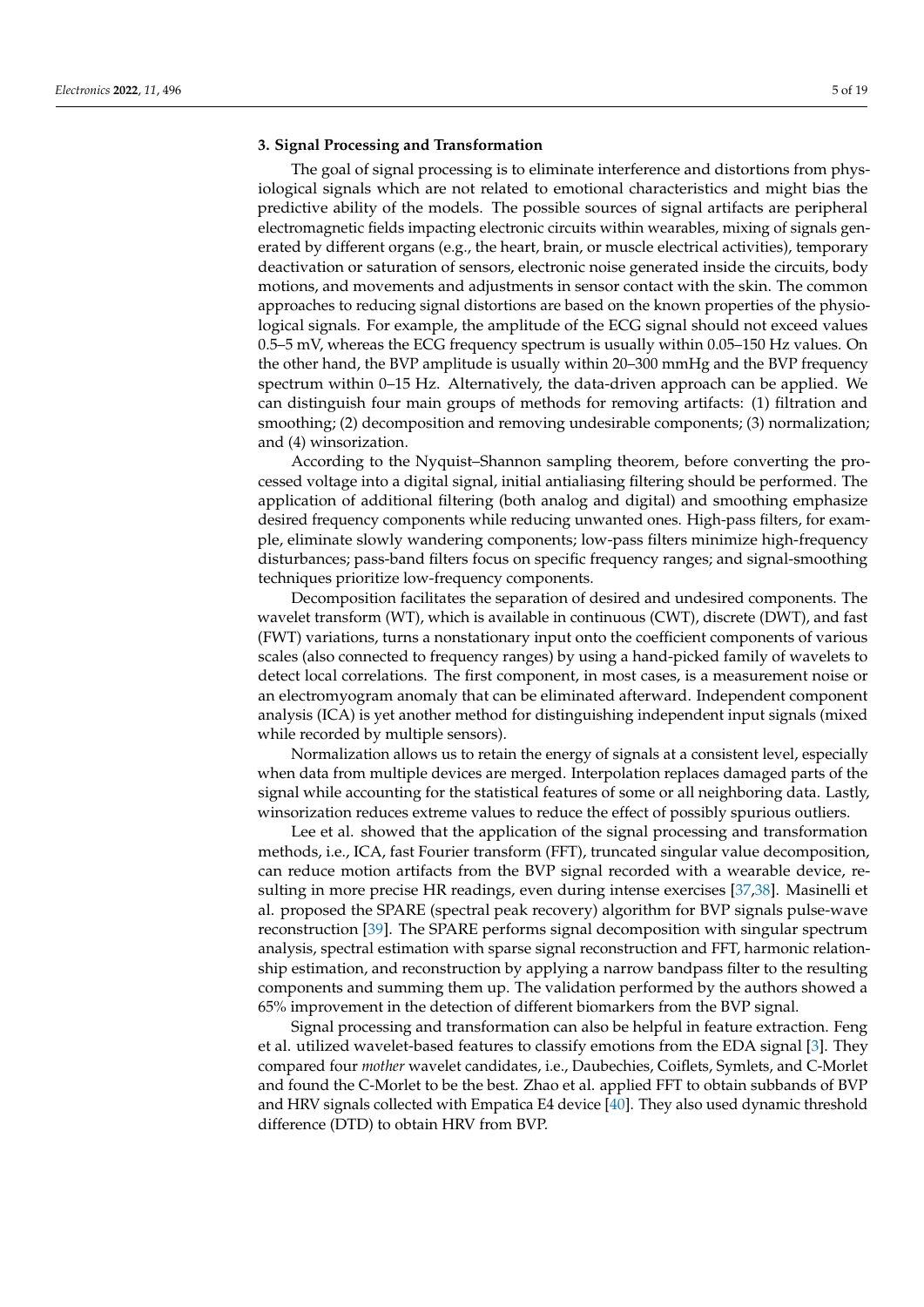#### **4. Machine Learning Models and Techniques**

Emotion recognition usually involves a massive amount of data, e.g., speech or physiological signals sampled with high-frequency, facial images (or videos) captured in a high resolution. Processing such extensive sequential data requires complex structures, adequate methods, and significant computing power. Currently, the best approach is to utilize deep neural network architectures capable of reflecting temporal dynamic behavior of affective data, thus providing rich representational possibilities. The network architectures explicitly designed to capture the temporal information of data are the recurrent neural networks (RNNs). Besides emotion recognition, RNNs are used in problems such as time-series prediction, speech recognition, machine translation, and robot control. However, in their classic design, the RNNs have gradient vanishing and exploding problems. Architectures introducing gates (gated recurrent unit—GRU, long short-term memory—LSTM) and shortcuts (residual networks—ResNet) were proposed to overcome these problems.

Another deep neural network architecture helpful in emotion recognition is convolutional neural networks (CNNs). CNNs are excellent in image vision problems; hence, they are convenient in face detection and analysis tasks and can also be applied to signals' spectrograms. A common approach is to mix and combine several architectures to benefit from their advantages.

In order to develop machine learning models capable of emotion recognition, we need data obtained from sensors to be labeled with affective states. This is usually accomplished by asking the participants to provide a self-assessment. The labeled dataset is commonly divided into three parts: one for training the model, another one for validating/optimizing the model, and the last one for testing the performance of the model. The deep learning models may require hundreds, thousands, or tens of thousands of samples to perform well. By contrast, the affective datasets are most often sparse and contain up to 50 participants (up to a few thousand samples).

The following sections describe the most popular deep learning architectures for emotion recognition problems and several techniques for better model creation and adjustment. Additionally, some of the recent emotion recognition studies utilizing state-of-the-art deep learning architectures are summarized in Table [2](#page-6-0) and briefly described in the text. In most cases, the performance of emotion recognition is also reported. Please note that it is provided only to give some general idea of what level of performance is achieved in the literature. The results should not be compared without carefully analyzing the details of each work. Studies on emotion recognition can be different in many ways, e.g., they may vary in: (1) the dataset used; (2) the emotional model applied; (3) the machine learning approach adopted; (4) the number of classification classes and their distribution; (5) the validation strategy (e.g., user-independent vs. user-dependent); (6) whether the results are provided for train, validation, or test set; and (7) the performance quality measure.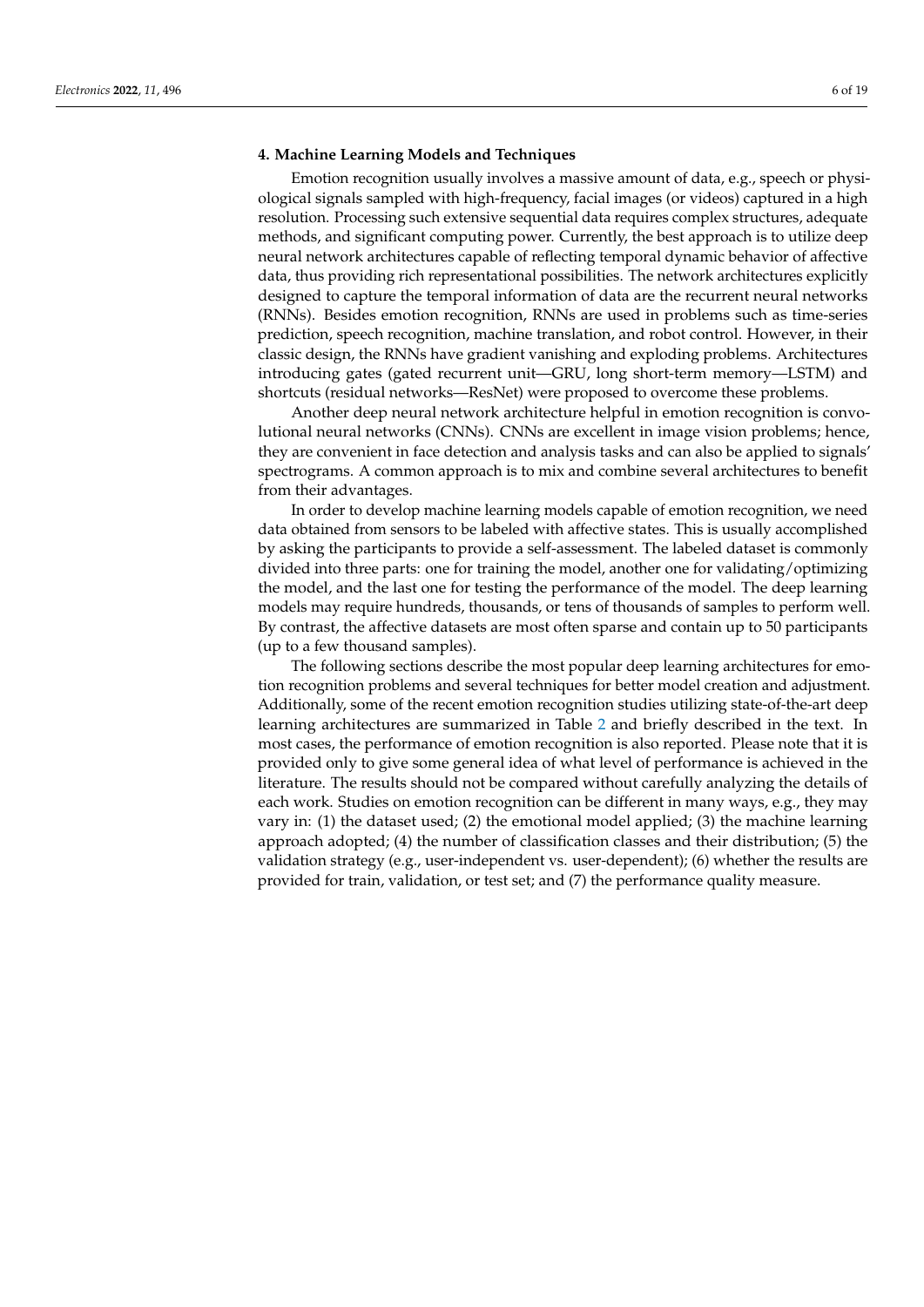| Modality                  | Reference                                | Architecture                                 | <b>Classification/Regression Problem</b><br>Considered                                          |
|---------------------------|------------------------------------------|----------------------------------------------|-------------------------------------------------------------------------------------------------|
| Phys. signals             | Awais et al., 2021 [41]                  | <b>LSTM</b>                                  | 4-class: amused, bored, feared, relaxed                                                         |
|                           | Dar et al., 2020 [42]                    | $CNN + LSTM$                                 | 4-class: high/low arousal/valence                                                               |
|                           | Song et al., 2020 [43]                   | <b>CNN</b>                                   | $2 \times 3$ -class: calm/medium/excited arousal;<br>unpleasant/neutral/pleasant valence        |
|                           | Tizzano et al., 2020 [44]                | <b>LSTM</b>                                  | 3-class: happy, neutral, sad                                                                    |
|                           | Kanjo et al., 2018 [30]                  | $CNN + LSTM$                                 | 5-class: level of valence (from 0 to 4)                                                         |
|                           | Nakisa et al., 2018 [25]                 | <b>LSTM</b>                                  | 4-class: high/low arousal/valence                                                               |
|                           | Santamaria-Granados et<br>al., 2018 [45] | <b>CNN</b>                                   | $2 \times$ binary: high/low arousal/valence                                                     |
| Facial<br>expression      | Li and Lima, 2021 [46]                   | ResNet-50                                    | 7-class: angry, disgusted, fearful, neutral,<br>happy, sad, surprised                           |
|                           | Sepas-Moghaddam et al.,<br>2020 [47]     | $VGG16 + Bi-LSTM +$<br>attention             | 4-class: angry, happy, neutral, surprised                                                       |
|                           | Efremova et al., 2019 [48]               | ResNet-20                                    | 5-class: positive, weak positive, neutral, weak<br>negative, negative                           |
|                           | Cheng et al., 2017 [49]                  | $FCN + CNN$                                  | regression: valence value                                                                       |
|                           | Bargal et al., 2016 [50]                 | ResNet-91 with $2 \times VGG$                | 7-class: angry, disgusted, fearful, neutral,<br>happy, sad, surprised                           |
| Speech                    | Fan et al., 2021 [51]                    | PyResNet: ResNet with<br>pyramid convolution | 4-class: angry, neutral, happy, sad                                                             |
|                           | Wang et al., 2020 [52]                   | dual-sequence LSTM                           | 4-class: angry, neutral, happy, sad                                                             |
|                           | Yu and Kim, 2020 [53]                    | attention-LSTM-attention                     | 4-class: angry, neutral, happy, sad                                                             |
|                           | Zhang et al., 2019 [54]                  | FCN-attention                                | 4-class: angry, neutral, happy, sad                                                             |
|                           | Zhao et al., 2019 [55]                   | attention-Bi-LSTM +<br>attention-FCN         | 4-class: angry, neutral, happy, sad;<br>5-class: angry, emphatic, neutral, positive,<br>resting |
|                           | Li et al., 2019 [56]                     | <b>ResNet</b>                                | 7-class: angry, bored, disgusted, fearful,<br>neutral, happy, sad                               |
| Visual +<br>phys. signals | Gjoreski et al., 2020 [57]               | StresNet, CNN, LSTM                          | binary (driver distraction)                                                                     |

<span id="page-6-0"></span>**Table 2.** The recent emotion recognition studies utilizing state-of-the-art deep learning architectures.

# *4.1. Residual Networks*

In 2015, He et al. proposed the ResNet [\[58\]](#page-16-15) architecture, which facilitates creating very deep neural networks without concerns about performance and the vanishing gradient issue. All thanks to shortcuts that omit one or more layers. Later, He et al. refined ResNet with a pre-activation residual block, enabling even deeper networks [\[59\]](#page-16-16). The ResNet takes an image as the input and includes convolution layers. It is especially helpful in image processing problems, such as face recognition and landmark detection. It can also be applied to physiological or speech data once the signal is represented as an image or its features, e.g., power spectral density or other characteristics from the time or frequency domains.

For instance, Li and Lima used ResNet-50 (containing 50 layers) to perform facial expression recognition [\[46\]](#page-16-3). They achieved average accuracy of  $95 \pm 1.4\%$  in recognizing seven classes: happy, sad, fearful, angry, surprised, disgusted, and neutral. Efremova et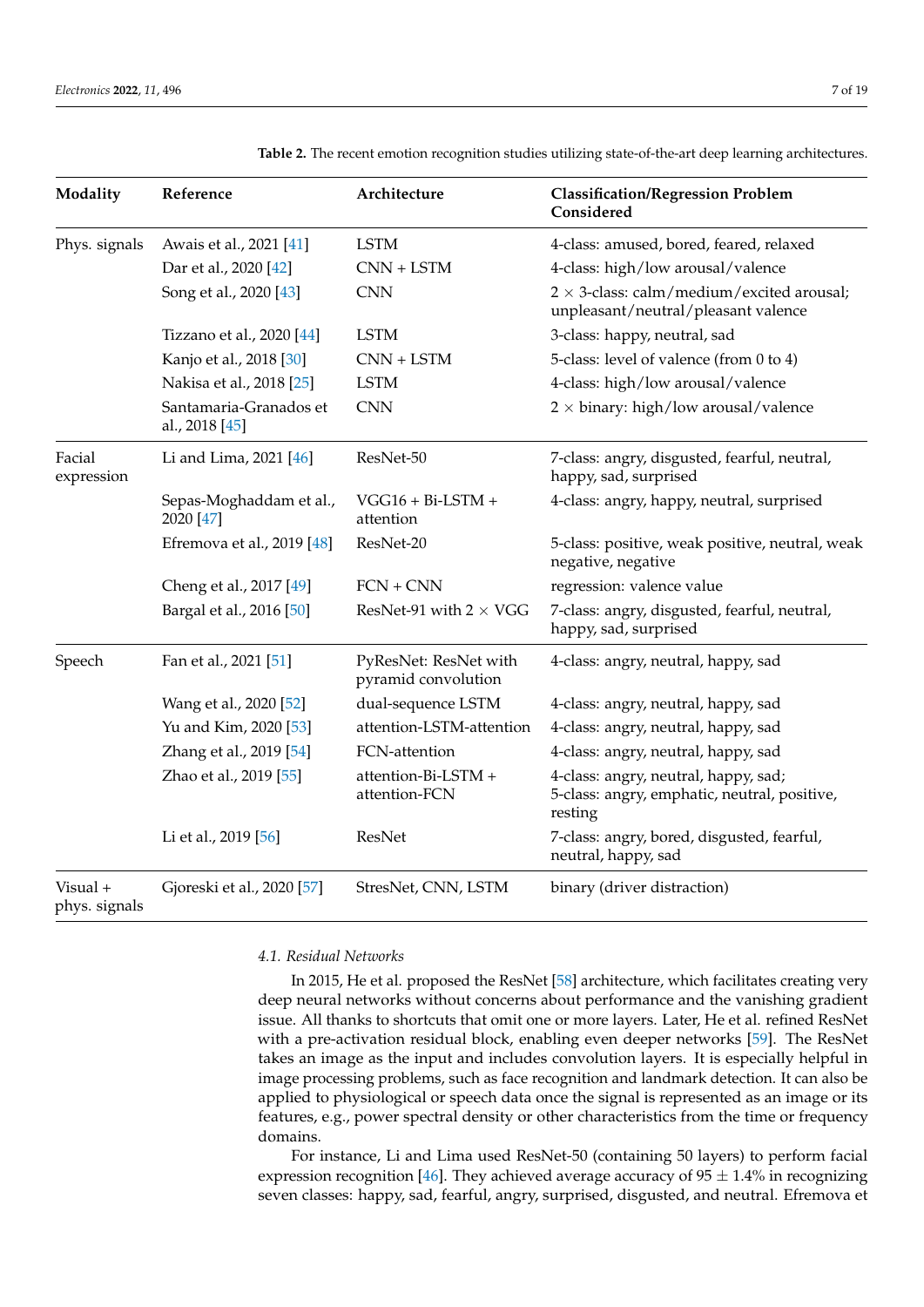al. managed to embed a 20-layer ResNet model on a mobile device to perform real-time face and emotion recognition [\[48\]](#page-16-5). They distinguish positive, weak positive, neutral, weak negative, and negative classes and obtained 87% of accuracy on the test set. Bargal et al. concatenated 91-layer ResNet architecture with two VGG networks [\[60\]](#page-16-17) to perform emotion recognition from videos [\[50\]](#page-16-7). They argue that this provides some form of regularization. They identify six basic emotions (anger, disgust, fear, happiness, sad, and surprise) and neutral state with 57% of accuracy on the test set.

Li et al. utilized ResNet to investigate speech emotion recognition [\[56\]](#page-16-13). They replaced the last layer with classifiers and observed the best results with the SVM classifier (on average 90% accuracy). They used EMODB [\[61\]](#page-16-18), a publicly available dataset that offers about 500 utterances with anger, boredom, disgust, fear, happiness, sadness, and neutral attitude. Fan et al. proposed PyResNet to classify emotions from speech [\[51\]](#page-16-8). The name comes from modifying the second layer of the ResNet with pyramid convolution, which should reduce the issue of uncertain time position of accurate speech information. They collected almost 150,000 utterances labeled with numerous emotions (anger, happiness, sadness, disappointment, boredom, disgust, excitement, fear, surprise, normal, and others). PyResNet based on the ResNet152 achieved 62% of weighted accuracy on the test set in speech classification. Their dataset is publicly available.

Various modifications of the ResNet architecture were proposed. Gjoreski et al. introduced StresNet [\[57\]](#page-16-14) (originally named STRNet), which aims to capture a temporal and spectral representation of the signal. In their work, StresNet and other deep architectures (CNN and LSTM) were used to assess the possibility of monitoring driver distractions from physiological and visual signals. They obtained 75% of F-measure with StresNet on the test set and the participant independent scenario in recognizing whether distraction occurred (binary classification).

#### *4.2. Long Short-Term Memory*

To mitigate the gradient vanishing and exploding problems of the RNNs, the long short-term memory [\[62\]](#page-16-19) (LSTM) architecture has been proposed. The LSTM cells contain *forget gates* that control how much information is passed on . This also allows capturing long-term temporal dependencies of the data, making LSTMs very attractive in sequential processing tasks, e.g., reasoning affective state from the physiological signals. The LSTM input layer requires three-dimensional data that refer to sequence (samples), time steps, and features.

Awais et al. applied LSTM architecture to classify four emotions (amusement, boredom, relaxation, and fear) based on physiological signals [\[41\]](#page-15-24). Their multimodal approach achieved results above 93% of F-measure value. They used CASE [\[63\]](#page-16-20), a publicly available dataset with a rich spectrum of signals, i.e., ECG, BVP, GSR, RSP, SKT, and EMG. Tizzano et al. used LSTM to recognize happy, sad, and neutral affective states in subjects that were listening to music or watching a short movie [\[44\]](#page-16-1). They claimed to obtain 99% accuracy. The physiological data (heart rate, 3-axis acceleration, and angular velocity) were obtained with wearable devices—Samsung Gear 2 and Polar H7. Nakisa et al. focused on the LSTM hyperparameter optimization in high/low arousal/valence classification task [\[25\]](#page-15-26). As an input, they used EEG and BVP physiological signals recorded with wearable devices—the Emotiv Insight headset and Empatica E4 wristband. They found differential evolution to be the best optimization algorithm. On average, they accomplished  $67 \pm 9.3\%$  of accuracy in 4-class classification problem. Dar et al. utilized CNN and LSTM to classify high/low arousal/valence from EEG, ECG, and EDA signals [\[42\]](#page-15-25). They claimed 91% and 99% accuracy on DREAMER and AMIGOS datasets, respectively. Wang et al. introduced a dual-sequence LSTM architecture that is capable of processing two sequences of data simultaneously [\[52\]](#page-16-9). In their case, the mel-spectrogram focused on the time axis, and the mel-spectrogram favoring frequency axis is considered to classify utterances into happy, angry, sad, and neutral states. They achieved  $72.7 \pm 0.7\%$  in mean weighted accuracy.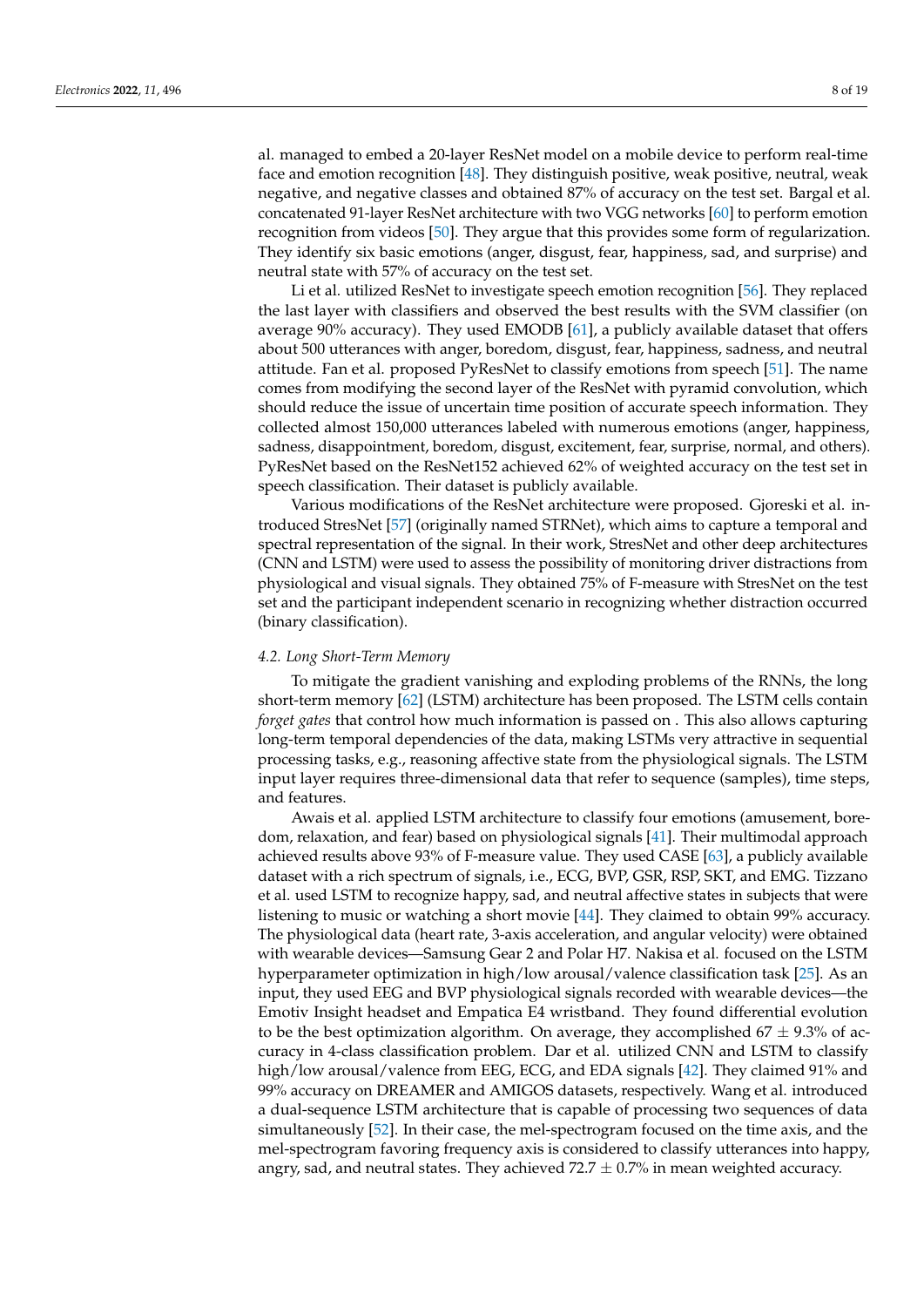The LSTM architecture can also be used in the bidirectional version—Bi-LSTM, which has two recurrent layers. This allows one to propagate information in two directions (forward and backward) and is helpful for sequencing sequence tasks. Moreover, the LSTM utilized as encoder–decoder is often extended with the *attention mechanizm*. It allows passing the information from all the encoder nodes to all the decoder nodes, in contrast to the classic scheme where only the last encoder node forwards the condensed information to the first decoder node.

Sepas-Moghaddam et al. used VGG16 and bidirectional version of the LSTM, further enhanced with the attention mechanism to recognize happy, angry, surprised, and neutral states from facial images  $[47]$ . They obtained 87.6 $\pm$ 5.4% accuracy in subject-specific and  $80.3 \pm 9\%$  in subject-independent validation. Yu and Kim proposed an attention-LSTMattention model for classifying happy, angry, sad, and neutral states from 5-second speech samples [\[53\]](#page-16-10). They first generated new features with the attention mechanism and then applied bidirectional LSTM, and finally perform weighted pooling by an attention mechanism. Their approach achieved  $67.7 \pm 3.4\%$  in weighted accuracy. Zhao et al. developed a model that combines attention-based bidirectional LSTM with attention-based fully convolutional networks to obtain spatial-temporal features from the speech spectrogram [\[55\]](#page-16-12). They validated their architecture on two datasets to classify (1) angry, happy, sad, and neutral states, and (2) anger, emphatic, neutral, positive, and rest states. They achieved 67% and 49% of unweighted accuracy, respectively, and concluded that deep representations are competitive to feature representations in speech emotion recognition tasks.

#### *4.3. Convolutional Neural Networks and Fully Convolutional Networks*

The idea of using convolutional neural network (CNN) to handwritten character recognition was proposed in the 1990s [\[64\]](#page-16-21), but only with graphics processing units (GPUs) implementation could CNN be applied more broadly and effectively. The CNN performs excellent at image classification problems due to its pattern recognition abilities. The CNN comprises (1) convolutional layers that apply filters to extract features, (2) pooling layers that reduce the dimensionality, and (3) fully connected layers that aggregate information from final feature maps.

The Fully Convolutional Network [\[65\]](#page-16-22) (FCN) architecture was proposed for semantic segmentation in images. In contrast to CNN, FCN allows input images to have various resolutions. Additionally, the FCN does not flatten the convoluted image and instead keeps it as  $1 \times 1 \times$  *depth* layer to proceed with deconvolution (upsampling) to the original size. The idea is similar to the encoder (convolution part) and decoder (deconvolution), where we lose some information in favor of general representation (e.g., semantic segmentation without details about segments).

In emotion recognition problems, the CNN and FCN architectures are mostly used for facial analysis in photos and videos. Once we convert the signals into spectrograms or input as a vector, they can also be used for emotion recognition from speech or physiological signals.

Cheng et al. proposed an architecture based on FCN and CNN to assess valence value from facial video recordings [\[49\]](#page-16-6). They designed the super-resolution FCN architecture to ensure the robustness of the model in case the video is of low quality or low bit rate, e.g., a video being streamed in real-time. In the best setup, they reported 0.121 of RMSE. Zhang et al. created attention-based FCN to classify speech into four classes, i.e., happy, sad, angry, and neutral [\[54\]](#page-16-11). Applying FCN allowed them to use speech fragments of various lengths without segmentation, which would have been necessary in the case of CNN. No need for segmentation also means there is no risk of losing potential information. The authors claimed that using the attention mechanism makes it easier for the model to identify the region of the speech spectrogram indicating the affective state. They accomplished 70% in weighted accuracy. Santamaria-Granados et al. utilized CNN to perform 2-level arousal and 2-level valence classification using ECG and EDA physiological signals [\[45\]](#page-16-2). They achieved 76% accuracy for arousal and 75% for valence. Song et al. utilized CNN to perform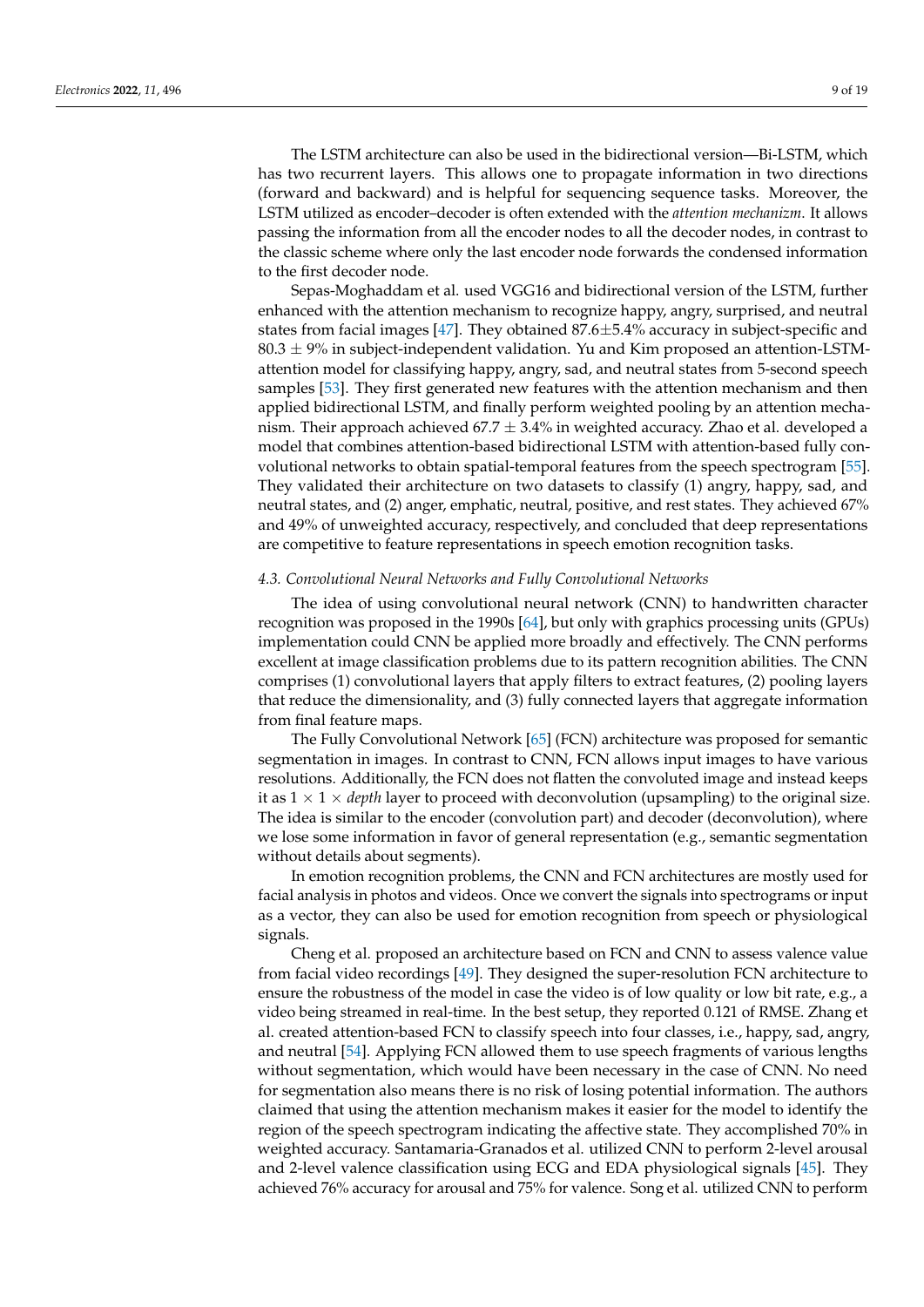3-level arousal and 3-level valence classification using EEG, ECG, EDA, Resp, and SKT physiological signals [\[43\]](#page-16-0). They attained 62% and 58% accuracy for arousal and valence, respectively. Kanjo et al. enhanced the CNN architecture with the temporal dimension of the data by appending the LSTM cell after the fully connected layer [\[30\]](#page-15-13). The classification task was a 5-level valence. As an input, they used the tensor of HR, EDA, Temp, ACC, and environmental data, collected with wristband Microsoft Band 2, in a real-life scenario. They obtained 95% of accuracy (95% F-measure, 0.291 RMSE) on the test set.

#### *4.4. End-to-End Deep Learning Approach*

In the classical feature-based approach to model creation, we manually extract features from the available data. This, however, requires expert domain knowledge to (1) preprocess signal or image (e.g., signal: wavelet/Fourier transform, spectral analysis; image: adjusting resolution, removing Gaussian noise), (2) obtain relevant features (e.g., signal: morphology, statistical, and nonlinear measures; image: facial landmarks, action units), and (3) select only valuable ones. Even then, it is possible that we do not capture all the complex dependencies and characteristics of the affective modalities. Thanks to more advanced deep neural network architectures and more powerful computers, it has become possible to create *end-to-end* networks that retrieve complex features from the raw signal or image themselves.

Dzieżyc et al. compared ten deep neural network architectures (ResNet, StresNet, FCN, MLP, Encoder, Time-CNN, CNN-LSTM, MLP-LSTM, MCDCNN, and Inception) in the end-to-end affect recognition from physiological signals task [\[66\]](#page-16-23). They found that the networks perform better when arousal and valence classes are well separated (strongly differentiating stimuli) and worse when the class boundary is blurred. The best results were achieved with FCN, ResNet, and StresNet. Schmidt et al. utilized CNN to build an end-to-end architecture [\[67\]](#page-16-24). They provided BVP, EDA, ACC, and SKT physiological signals as input. Their end-to-end model performed better (45.5  $\pm$  1.8% F-measure) than the feature-based model (43.8  $\pm$  2.0% F-measure) for high/low valence/arousal classification. Zhao et al. proposed an end-to-end visual–audio attention network (VAANet), which consists of 2D and 3D ResNets, and several CNNs with attention [\[68\]](#page-16-25). Their architecture can recognize multiple emotions from videos. The validation on the VideoEmotion-8 (eight classes: anger, disgust, fear, sadness, anticipation, joy, surprise, and trust) and Ekman-6 (six classes: anger, disgust, fear, sadness, joy, and surprise) benchmarks indicated stateof-the-art performance—54.5% and 55.3% accuracy, respectively. Sun et al. used residual CNN as end-to-end architecture in the speech emotion recognition task [\[69\]](#page-16-26). A part of the architecture is responsible for recognizing gender. Sun validated his model on three datasets with different languages (Mandarin, English, and German) and outperformed models based on the classical features, spectrograms, and other non-end-to-end deep learning solutions, achieving up to 90.3% accuracy. Harper and Southern fed the interbeat interval (IBI) signal into CNN and Bi-LSTM separately and concatenated networks' output to classify valence into low or high [\[70\]](#page-17-0). They performed very little processing, i.e., extracted IBI from HR and applied z-scoring; hence, their approach can be considered end-to-end. Their architecture outperformed the feature-based model obtaining up to 90% accuracy and 88% in F-measure value.

# *4.5. Representation Learning*

Most of the works presented in this article use the advantages of learning data representation. Usually, it is capturing/extracting features from the data. However, when learning deep networks, the representation of signals or images can have more benefits, such as improving signal quality, generating missing samples or the whole signal, and translating one signal into another.

A denoising autoencoder (DAE), facilitating encoder–decoder architecture with convolutional layers, can be used to obtain a clean uncorrupted signal from the corrupted input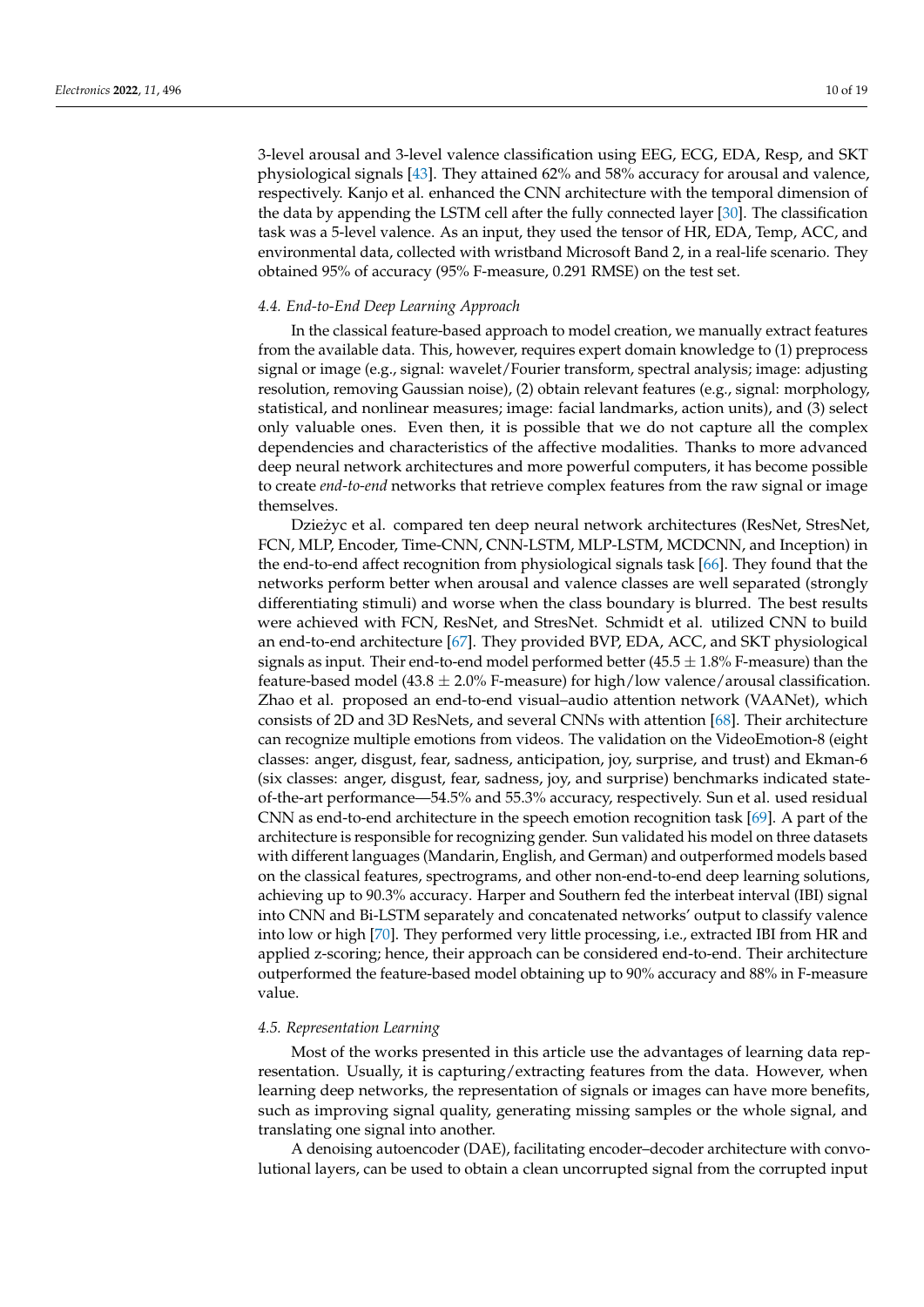signal. Chiang et al. compared the noise reduction abilities of DAE, CNN, and FCN for ECG signal and found DAE to be the best [\[71\]](#page-17-1).

The generative adversarial networks (GANs) are great for generative modeling. They consist of two neural networks that compete against each other. The generator network produces artificial samples from a random distribution, whereas the discriminator network tries to recognize which samples are real and which are artificial. Adib et al. investigated five different models from the GAN family for ECG signal generation task [\[72\]](#page-17-2). They compared their effectiveness in *normal* cardiac cycles and found that the classic GAN performed best. Sun et al. utilized LSTM and GAN networks to generate abnormal ECG signal [\[73\]](#page-17-3).

Samyoun et al. applied representation learning to translate signals/features from the wrist device into the signals/features from the chest device [\[74\]](#page-17-4). They used GANs to translate homogeneous signals (EDA from the wrist into EDA from the chest), Bi-LSTM to translate heterogeneous signals (BVP from the wrist into ECG and Resp from the chest), and MLP to translate features of uncorrelated signals (all wrist features into EMG from chest features). They showed that stress detection with translated features has a competitive performance to stress detection with the original signals. This opens the possibility of using more user-friendly wrist devices instead of inconvenient chest devices in real-life affective studies.

#### *4.6. Model Personalization*

An important aspect to consider in the emotion recognition task is model generalization and personalization. On the one hand, we would like to have a predictive model that can be applied irrespectively to the participants' demographic and physiological characteristics. This would allow recognizing emotions in people that did not provide any prior data or are interacting with the system for the first time. On the other hand, people are very different in terms of psychological and physiological elements when it comes to expressing and perceiving emotions. Hence, a personal model might perform better than the general one.

The most straightforward approach to personalization is creating a separate model for each user. However, it requires a large number of personal samples. Udovičić et al. achieved better results with the per-person model than with the general model in the arousal and valence classification from EDA and BVP signals [\[75\]](#page-17-5). Tian et al. clustered participants into five groups based on their personality traits [\[76\]](#page-17-6). Such per-group personalization was enough to improve the model's accuracy in relation to the general model for arousal and valence classification using the EEG signal by 10.2% and 9.1%, respectively. Taylor et al. proposed a multitask learning neural network architecture that enables model personalization in the assessment of the mood, stress, and health of individuals in the next day[\[77\]](#page-17-7). Rather than creating a separate model for each user, the multitask ability enables personalization. They obtained up to 82.2% accuracy (0.818 AUC). Can et al. demonstrate that creating a separate model for each participant outperformed per-group personalization and general model in stress classification task [\[78\]](#page-17-8). They achieved a gain of up to 17 percentage points.

#### **5. Existing Systems**

The iMotions is a platform with the broadest spectrum of services targeted at affective research and analysis for scientific and industry clients [\[79\]](#page-17-9). For both types of clients, the platform is paid. According to the pricing plan, it is very expensive – for academics, it is ca. \$3.5k per module, and a module is usually related to a single modality. The software can collect and synchronize data from many sensors, among others: EDA, EEG, ECG, EMG, and eye-tracking and facial recognition devices. The iMotions offer integration with the most popular devices on the market produced by Emotiv, Empatica, Shimmer, and Tobii. It also includes a signal processing module that can perform basic processing such as obtaining HR and HRV from ECG, detecting peaks in EDA, obtaining PSD from EEG, and others.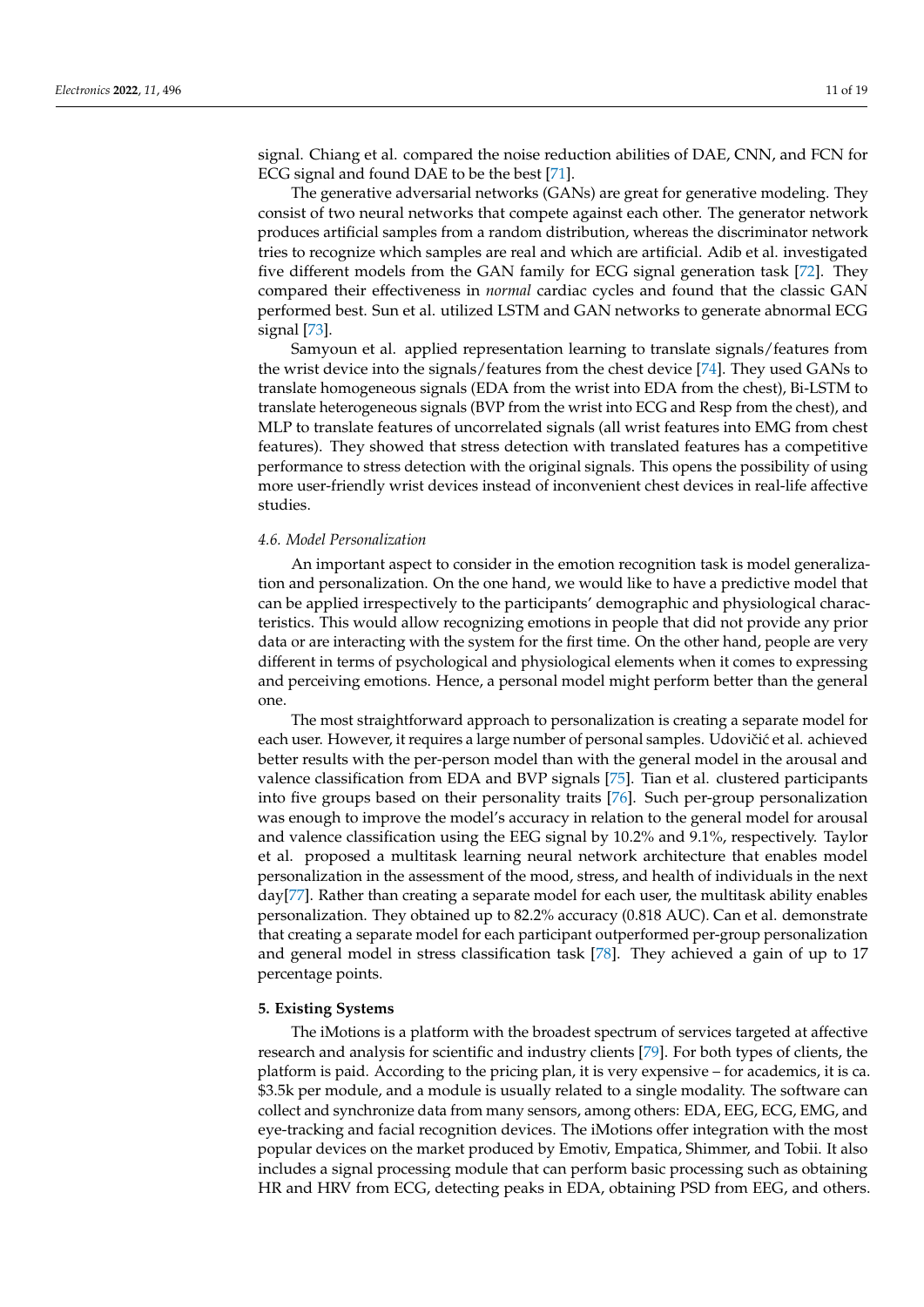Moreover, a mobile module is available that facilitates conducting field studies. However, there are yet no use-cases to validate this module. At the current stage, the most valuable benefits of the platform are collecting self-assessments and data from various devices and performing analyses. With more features (especially signal processing algorithms), the platform would gain attractiveness.

Gloor et al. developed the *Happimeter*, an Android application for monitoring emotions in daily life [\[80\]](#page-17-10). The system requires a smartwatch that measures HR and collects selfassessments and location data. Once an appropriate amount of data is collected, the system starts predicting the user's mood. The Happimeter offers interesting insights, such as who or what location makes us (un)happy, active, or stressed. It also includes the social aspect—we can build a network of friends and monitor their mood. The application was developed for Wear OS smartwatches and is publicly available. The advantage of the Happimeter is that it creates a personalized model to perform predictions. On the other hand, the HR is collected infrequently (the exact frequency is not specified) and as a simple averaged value instead of HRV, BVP, or other continuous, rich signal. As a result, the Happimeter is more likely to recognize the overall long-term mood rather than the specific emotions experienced at a specific moment. Moreover, it can only measure three levels of mood, activity, and stress. The researchers give a little information about the performed machine learning—feature extraction and model creation and validation. The system was utilized by the creators in several studies, e.g., to assess employee satisfaction (happiness, activity, and stress) [\[81\]](#page-17-11), a person's creativity [\[82\]](#page-17-12), and even personal moral values [\[83\]](#page-17-13). However, in most of these studies, the authors took part in the study as subjects, which can lead to bias and can question the quality of the results [\[84\]](#page-17-14).

Tripathi et al. proposed an EmoWare framework for personalized video recommendations [\[85\]](#page-17-15). They utilized the reinforcement learning approach to extract users' individual behavior and a deep-bidirectional RNN to predict relevant movies. The system has not been validated in real life. In general, most proposed systems do not leave the laboratory walls, i.e., they are not validated in daily life. There are also cases when the field validation is performed improperly. For instance, Fortune et al. [\[86](#page-17-16)[,87\]](#page-17-17) claimed that facial- and EEGbased emotion recognition of employees in real-time is possible. In fact, in three points of the day (before the work, in the middle of the day, and after the work), the authors showed short affective movies to the employees and measured their EEG and EDA at those moments. Later, reactions to the stimuli were classified into positive vs. negative states. Hence, the authors recognize emotions in response to the consumed stimuli. The employees' emotions were not connected with the work-related conditions or environment, or type of job they perform. The authors' claims of recognizing emotions at work were exaggerated, as the context of the work is barely relevant here.

Hernandez et al. looked over some of the recent emotion recognition commercial applications in market research, human resources, transportation, defense and security, education, and mental health areas [\[88\]](#page-17-18). They discussed several issues of existing systems, e.g., (1) systems describe their functionality insufficiently, often hiding the technical limitations; (2) a limited amount of data exists that can be used to train models; (3) users may over-rely on the systems, which can lead to the physical or emotional injury; (4) privacy, freedom, and other human rights may be abused by using/applying such systems; (5) and more generally, emotions do not have agreed definition and are difficult to label. The authors propose the ethical guidelines that should help mitigate the recognized issues.

Huge corporations offering services to millions of people noticed the importance of including affective aspects in their products. For example, Netflix and Spotify offer search engines that consider how the content affects the emotional state of the user [\[89](#page-17-19)[,90\]](#page-17-20). The next step is probably to automate such solutions, e.g., by creating personalized playlists tailored to our affective state at a given moment [\[91\]](#page-17-21).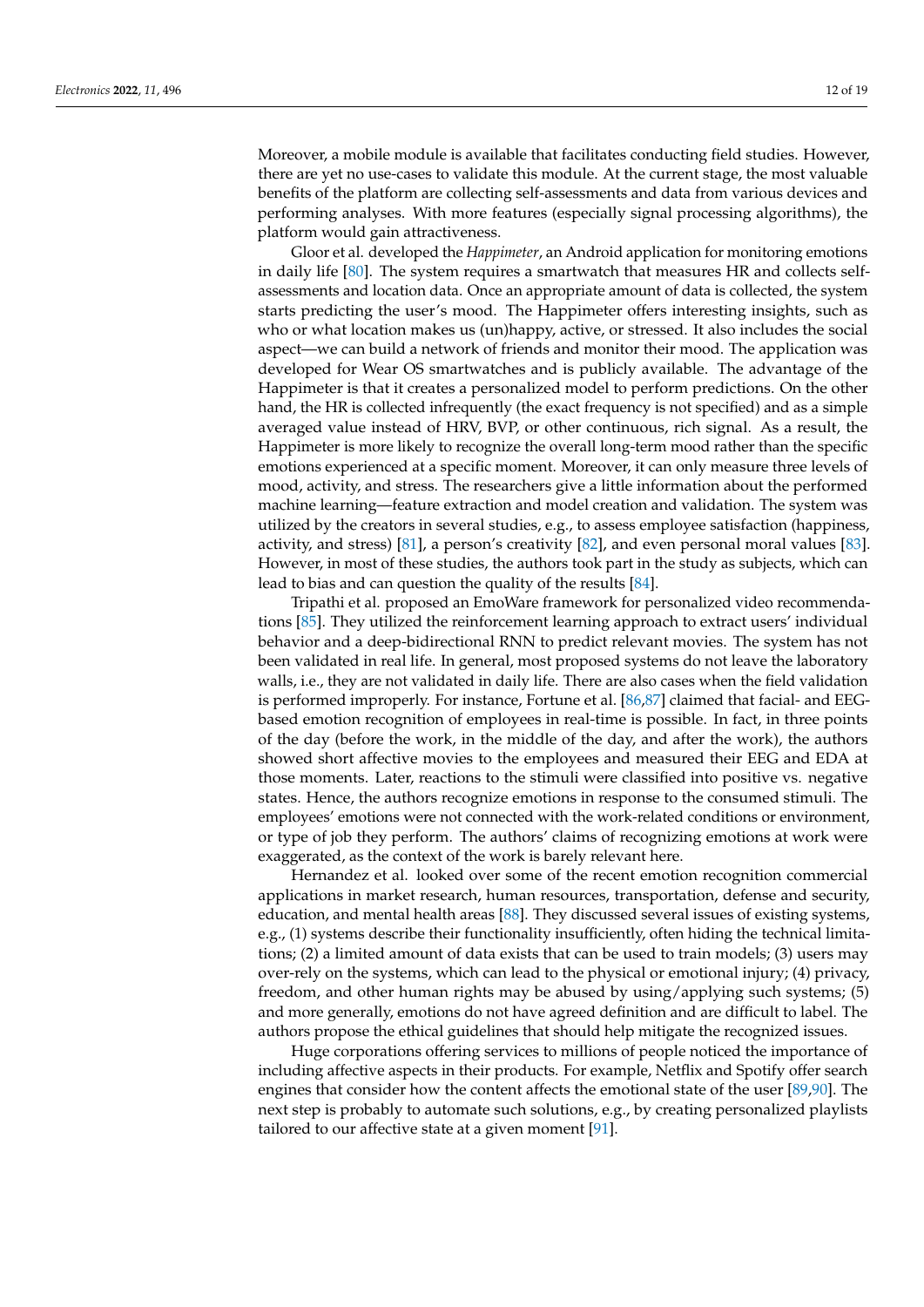#### **6. Futures of Emotion Recognition**

Emotion recognition studies are most likely to be continued in three main directions, i.e., ER from facial expressions, speech, and physiology, because each approach has its unique advantages and applications. The camera-based ER from the face is comfortable and accurate enough when sitting in front of a computer, although it can be deceived by controlling facial expressions. The ER from speech is an ideal solution for voice assistants and human–robot communication that is soon a reality. The personalized models could be stored locally on the devices, thus improving the privacy and security of such a solution. The ER from physiology has the most significant potential to become the most popular and broadly applied approach. Comfortable and user-friendly wearables monitoring our vital functions in almost any condition are available and already pervasive in our life. At the same time, physiology is the most difficult to manipulate; hence, it can be considered ground truth for other approaches. Another advantage of physiology is the possibility of noncontact measurement, e.g., a camera analyzing the change in the skin texture or color [\[92](#page-17-22)[,93\]](#page-17-23) or radio-frequency analysis for breath and heart rate detection [\[94\]](#page-17-24).

Several challenges need to be tackled to enable precise and reliable affective reasoning in daily life. Currently, the most significant imperfection of sensors measuring physiology is the inaccuracy of measurement in motion. An unreliable measurement undermines any further effort to recognize emotions during movement. These imperfections can be partially reduced with advanced signal processing and transformation methods. However, such a fundamental issue should be fixed at the sensor level, i.e., new ways of measurements prone to motion have to be developed. Simultaneously, a universally accepted protocol of a new device validation against medical-level hardware should be proposed.

In addition, wearable devices should become even smaller, even more convenient, and even more useful for users while offering long battery life, convenient data transfer, and reliability. Particularly prominent directions seem to be smart clothes, smart prosthesis [\[95\]](#page-17-25), and other everyday items that can be made *smart*. Until then, most probably, smartwatches will be the primary source of physiological data and the foundation of affective field studies. They are cheap, useful for users, have many sensors (BVP, ACC, and GYRO), allow for integration with systems through a custom-made application and, above all, are already omnipresent. Their only disadvantage is the lack of an EDA sensor, which can be easily fixed.

In the signal processing and transformation domain, more algorithms for artifacts and outliers removal and reconstruction of signals recorded in motion are necessary. Especially promising are the wavelet-based methods that extract affective patterns from the signals.

In the machine learning field, new deep learning architectures customized for affective studies can be developed (such as in the case of the StresNet). Such architectures would preferably reflect complex relations across emotions and their personal character. While very little has been investigated so far, a multilabel approach to emotion classification could potentially reflect the natural coexistence of emotions in real life. Further research on model generalization and personalization is also necessary. Particularly, new strategies for combining the general underlying human patterns with the significant individual differences are required.

Large and high-quality data sets must be collected to develop better predictive models. This, in turn, requires simple and accurate methods to annotate the signal with the affective label during everyday life. The current solutions include developing and validating short, yet rich in information, self-assessments that may be completed on the smartwatch or smartphone, such as ESM [\[96\]](#page-17-26) or EMA [\[97\]](#page-18-0). Another option is to assist the participant with a pretrained model that recognizes states of arousal or intense emotions [\[27](#page-15-10)[,98\]](#page-18-1).

The ethical part of affective studies is a couple of years behind the technological advancements and still insufficiently discussed. We need more analysis, debate, and legal actions to ensure that affective technology is safe for the people and is not abused.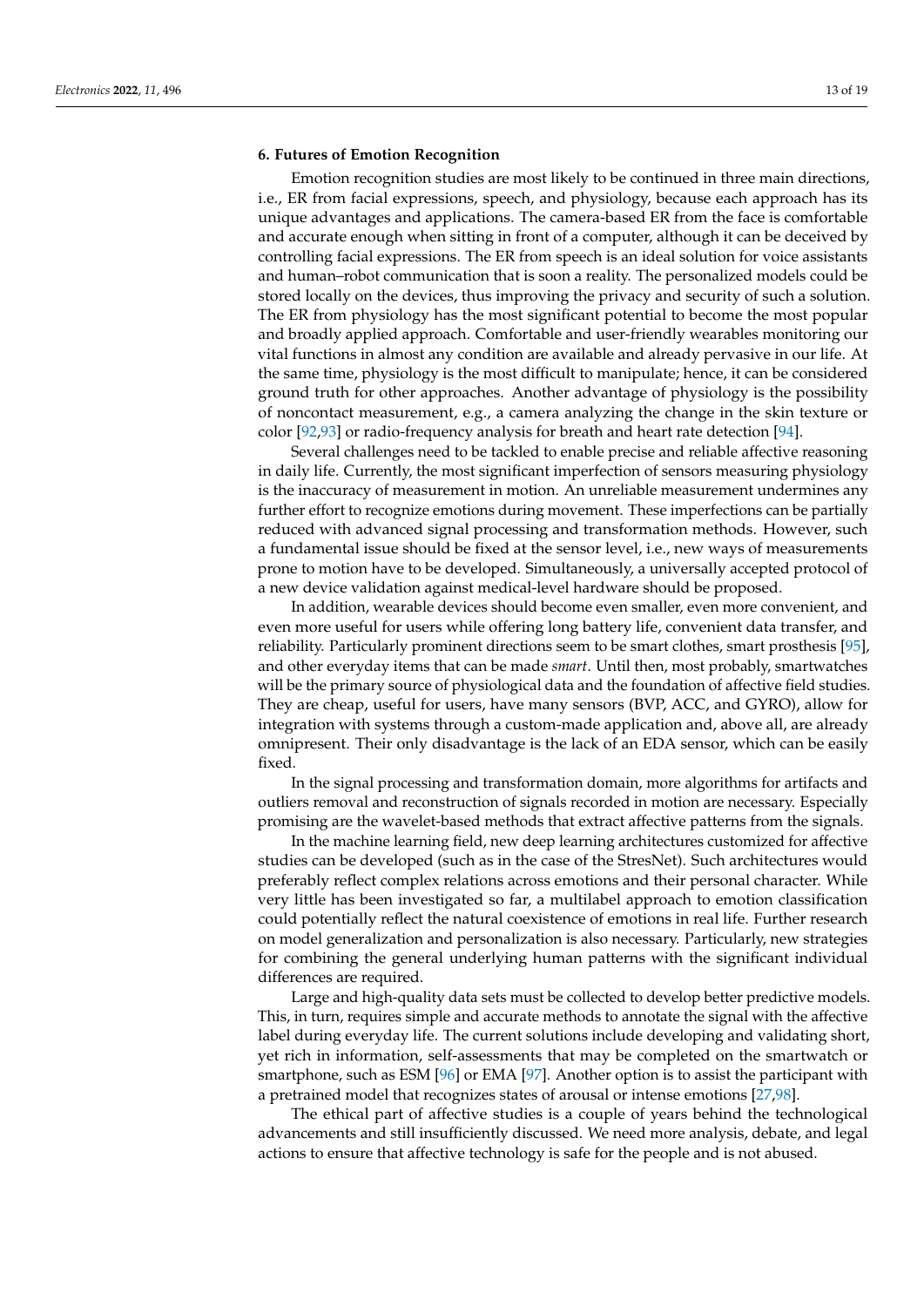# **7. Conclusions**

In recent years, we have experienced a number of breakthroughs in sensors and machine learning domains that make it possible to move the affective studies out of the lab into real life. Although there are still challenges to overcome, the first systems are already being used in everyday life. Further improvements, however, are necessary to enable the development of more precise and reliable systems.

This paper discusses the current state of the art in sensors, signal processing and transformation, and deep machine learning areas. Commercially available wearables and other devices used to capture traces of human emotions are presented. The role of signal processing and transformation in emotion recognition is explained with examples. The most prominent deep learning architectures and various techniques to improve model efficiency are extensively discussed. Finally, the research directions with the highest opportunity to improve emotion recognition are suggested.

**Funding:** This work was partially supported by the National Science Centre, Poland, project no. 2020/37/B/ST6/03806; by the statutory funds of the Department of Artificial Intelligence, Wroclaw University of Science and Technology; and by the Polish Ministry of Education and Science–the CLARIN-PL Project.

**Acknowledgments:** The author would like to thank members of the Emognition research group for their contribution to this article.

**Conflicts of Interest:** The author declares no conflict of interest.

#### **Acronyms**

The list of acronyms used in this article:

#### **Signals, Sensors, and Data From Wearables**

| Acronym          | <b>Full Name</b>          |
|------------------|---------------------------|
| ACC.             | accelerometer             |
| AL.              | ambient light             |
| ALT              | altimeter                 |
| AT               | ambient temperature       |
| <b>BAR</b>       | barometer                 |
| BP               | blood pressure            |
| <b>BVP</b>       | blood volume pulse        |
| <b>CAL</b>       | calories burned           |
| ECG              | electrocardiogra(ph/m)    |
| <b>EEG</b>       | electroencephalogra(ph/m) |
| <b>EMG</b>       | electromyogra(ph/m)       |
| <b>GSR</b>       | galvanic skin response    |
| <b>GYRO</b>      | gyroscope                 |
| HR               | heart rate                |
| <b>HRV</b>       | heart rate variability    |
| <b>IBI</b>       | interbit interval         |
| <b>MAG</b>       | magnetometer              |
| <b>MIC</b>       | microphone                |
| <b>PPG</b>       | photoplethysmograph       |
| PPI              | peak-to-peak interval     |
| RRI              | R-R interval              |
| <b>RSP</b>       | respiration rate          |
| <b>SKT</b>       | skin temperature          |
| SpO <sub>2</sub> | blood oxygen saturation   |
| <b>STP</b>       | no. of steps              |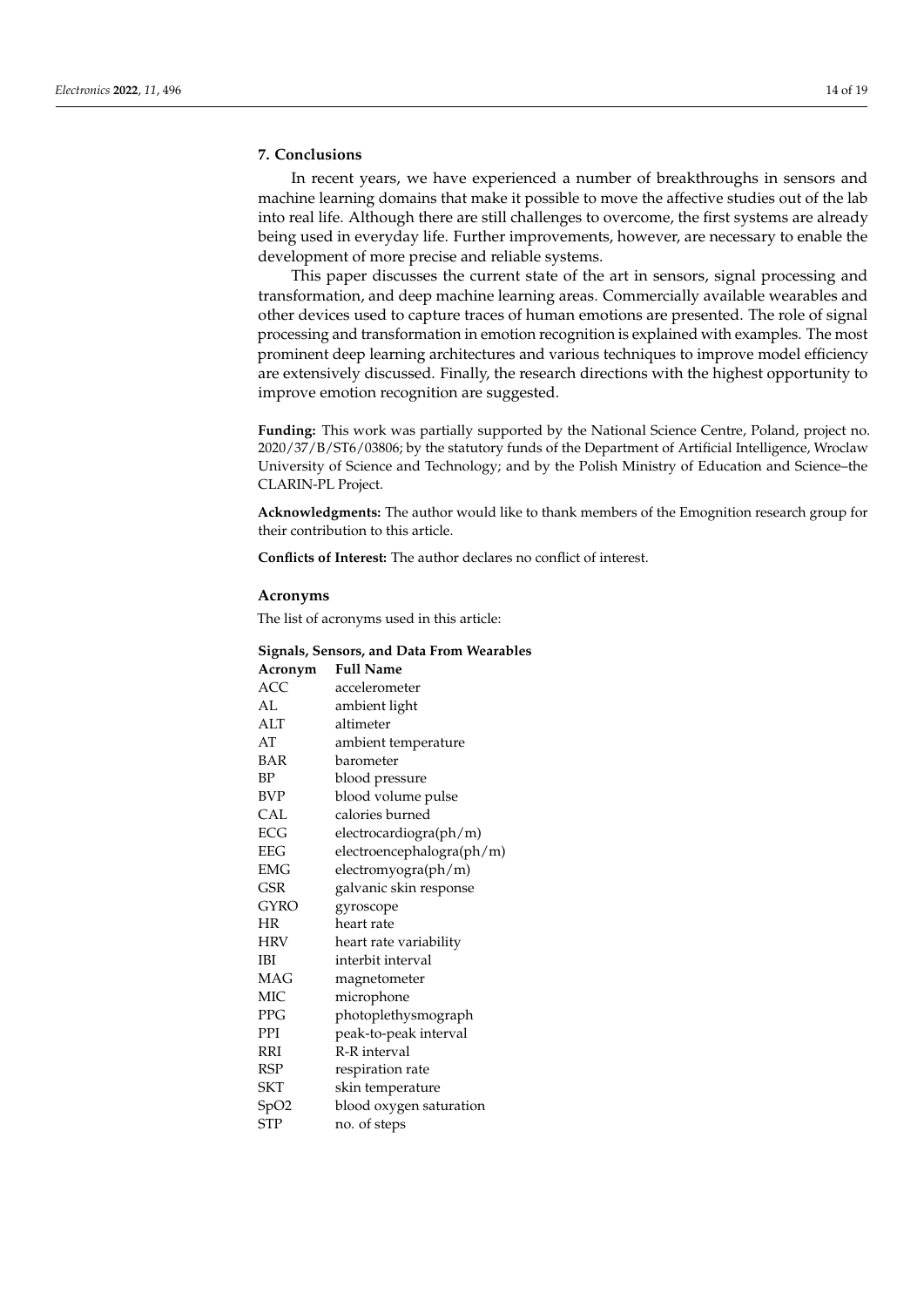| termometer                                        |  |  |  |  |  |
|---------------------------------------------------|--|--|--|--|--|
| ultraviolet                                       |  |  |  |  |  |
| Deep Learning Architectures and Signal Processing |  |  |  |  |  |
| <b>Full Name</b>                                  |  |  |  |  |  |
| bidirectional-                                    |  |  |  |  |  |
| convolutional neural networks                     |  |  |  |  |  |
| denoising autoencoder                             |  |  |  |  |  |
| dynamic threshold difference                      |  |  |  |  |  |
| fully convolutional networks                      |  |  |  |  |  |
| fast Fourier transform                            |  |  |  |  |  |
| generative adversarial networks                   |  |  |  |  |  |
| gated recurrent unit                              |  |  |  |  |  |
| independent component analysis                    |  |  |  |  |  |
| long short-term memory                            |  |  |  |  |  |
| multichannel deep convolutional neural networks   |  |  |  |  |  |
| multilayer perceptron                             |  |  |  |  |  |
| residual networks                                 |  |  |  |  |  |
| recurrent neural networks                         |  |  |  |  |  |
| spectral peak recovery                            |  |  |  |  |  |
| spectrotemporal residual networks                 |  |  |  |  |  |
| visual geometry group                             |  |  |  |  |  |
| wavelet transform                                 |  |  |  |  |  |
|                                                   |  |  |  |  |  |

#### **References**

- <span id="page-14-0"></span>1. O'Brien, D.T. *Thinking, Fast and Slow*; Farrar, Straus and Giroux: New York, NY, USA, 2012.
- <span id="page-14-1"></span>2. He, C.; Yao, Y.J.; Ye, X.S. An emotion recognition system based on physiological signals obtained by wearable sensors. In *Wearable Sensors and Robots*; Springer: Berlin, Germany, 2017; pp. 15–25.
- <span id="page-14-2"></span>3. Feng, H.; Golshan, H.M.; Mahoor, M.H. A wavelet-based approach to emotion classification using EDA signals. *Expert Syst. Appl.* **2018**, *112*, 77–86. [\[CrossRef\]](http://doi.org/10.1016/j.eswa.2018.06.014)
- <span id="page-14-3"></span>4. Pollreisz, D.; TaheriNejad, N. A simple algorithm for emotion recognition, using physiological signals of a smart watch. In Proceedings of the 39th Annual International Conference of the Ieee Engineering in Medicine and Biology Society (EMBC), Jeju Island, Korea, 11–15 July 2017; pp. 2353–2356.
- <span id="page-14-4"></span>5. Fernández-Aguilar, L.; Martínez-Rodrigo, A.; Moncho-Bogani, J.; Fernández-Caballero, A.; Latorre, J.M. Emotion detection in aging adults through continuous monitoring of electro-dermal activity and heart-rate variability. In Proceedings of the International Work-Conference on the Interplay Between Natural and Artificial Computation, Tenerife, Spain, 3–7 June 2019; pp. 252–261.
- <span id="page-14-5"></span>6. Hu, L.; Yang, J.; Chen, M.; Qian, Y.; Rodrigues, J.J. SCAI-SVSC: Smart clothing for effective interaction with a sustainable vital sign collection. *Future Gener. Comput. Syst.* **2018**, *86*, 329–338. [\[CrossRef\]](http://dx.doi.org/10.1016/j.future.2018.03.042)
- <span id="page-14-6"></span>7. Albraikan, A.; Hafidh, B.; El Saddik, A. iAware: A real-time emotional biofeedback system based on physiological signals. *IEEE Access* **2018**, *6*, 78780–78789. [\[CrossRef\]](http://dx.doi.org/10.1109/ACCESS.2018.2885279)
- <span id="page-14-7"></span>8. Schmidt, P.; Reiss, A.; Duerichen, R.; Marberger, C.; Van Laerhoven, K. Introducing wesad, a multimodal dataset for wearable stress and affect detection. In Proceedings of the 20th ACM International Conference on Multimodal Interaction, Boulder, CO, USA, 16–20 October 2018; pp. 400–408.
- <span id="page-14-8"></span>9. Setiawan, F.; Khowaja, S.A.; Prabono, A.G.; Yahya, B.N.; Lee, S.L. A framework for real time emotion recognition based on human ans using pervasive device. In Proceedings of the 42nd Annual Computer Software and Applications Conference (COMPSAC), Tokyo, Japan, 23–27 July 2018; pp. 805–806.
- <span id="page-14-9"></span>10. Álvarez, P.; Zarazaga-Soria, F.J.; Baldassarri, S. Mobile music recommendations for runners based on location and emotions: The DJ-Running system. *Pervasive Mob. Comput.* **2020**, *67*, p. 101242. [\[CrossRef\]](http://dx.doi.org/10.1016/j.pmcj.2020.101242)
- <span id="page-14-10"></span>11. Tkalčič, M. Emotions and personality in recommender systems: Tutorial. In Proceedings of the 12th ACM Conference on Recommender Systems, Vancouver, BC, Canada, 2 October 2018; pp. 535–536.
- <span id="page-14-11"></span>12. Nalepa, G.J.; Kutt, K.; Gizycka, B.; Jemioło, P.; Bobek, S. Analysis and use of the emotional context with wearable devices for ˙ games and intelligent assistants. *Sensors* **2019**, *19*, 2509. [\[CrossRef\]](http://dx.doi.org/10.3390/s19112509) [\[PubMed\]](http://www.ncbi.nlm.nih.gov/pubmed/31159317)
- <span id="page-14-12"></span>13. Xu, T.; Yin, R.; Shu, L.; Xu, X. Emotion recognition using frontal EEG in VR affective scenes. In Proceedings of the MTT-S International Microwave Biomedical Conference (IMBioC), Nanjing, China, 6–8 May 2019; pp. 1–4.
- <span id="page-14-13"></span>14. Gross, J.J.; Feldman Barrett, L. Emotion generation and emotion regulation: One or two depends on your point of view. *Emot. Rev.* **2011**, *3*, 8–16. [\[CrossRef\]](http://dx.doi.org/10.1177/1754073910380974) [\[PubMed\]](http://www.ncbi.nlm.nih.gov/pubmed/21479078)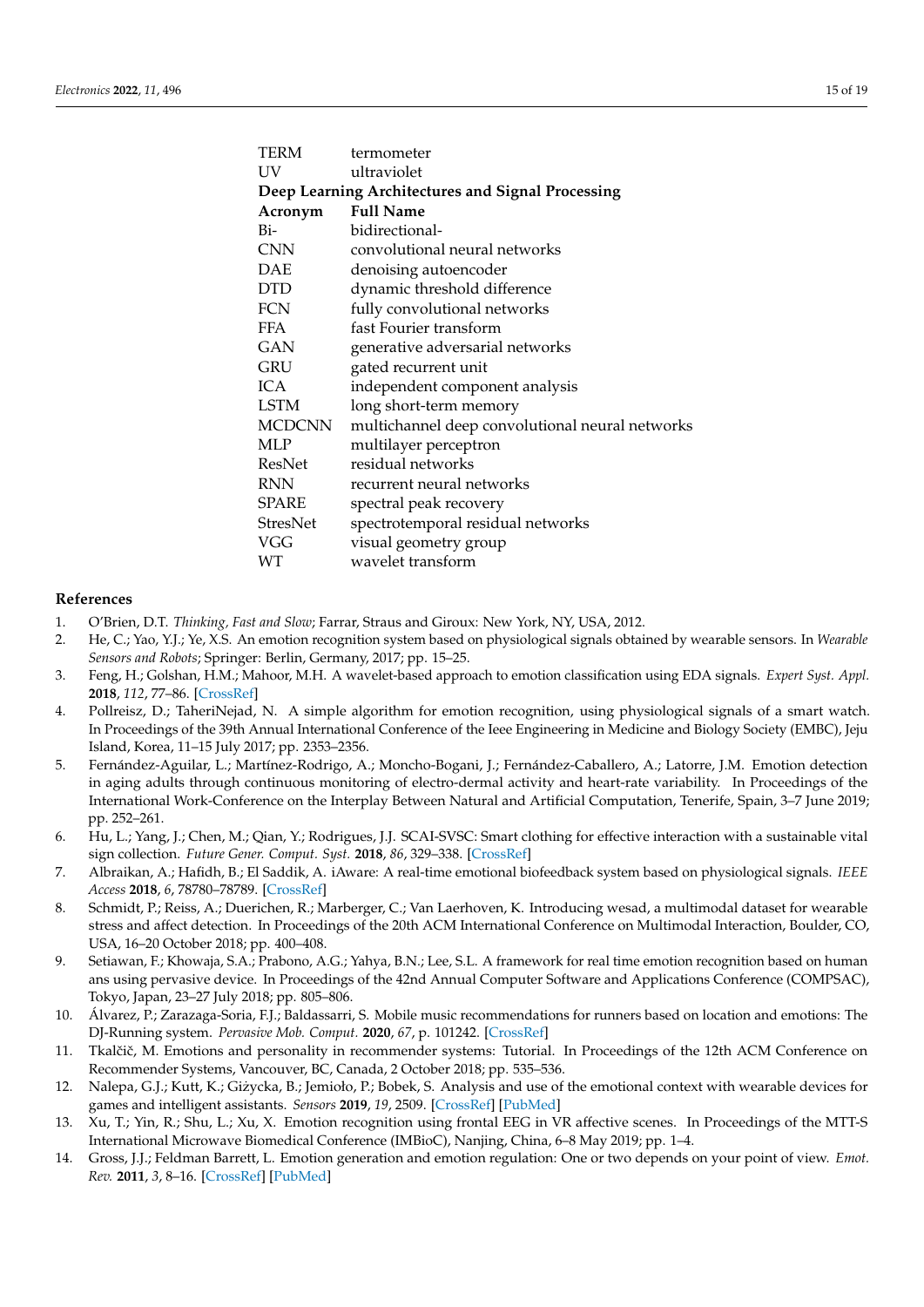- <span id="page-15-0"></span>15. Damasio, A.R. *The Feeling of What Happens: Body and Emotion in the Making of Consciousness*; Mariner Books: Boston, MA, USA, 1999.
- 16. Ekman, P. Universals and cultural differences in facial expressions of emotions. W: J. Cole (red.). *Nebr. Symp. Motiv.* **1971**, *19*, 207–283.
- <span id="page-15-1"></span>17. Plutchik, R. A general psychoevolutionary theory of emotion. In *Theories of Emotion*; Elsevier: Amsterdam, The Netherlands, 1980; pp. 3–33.
- <span id="page-15-2"></span>18. Frijda, N.H. *The Emotions*; Cambridge University Press: Cambridge, UK, 1986.
- <span id="page-15-3"></span>19. Gross, J.J. Emotion regulation: Current status and future prospects. *Psychol. Sci.* **2015**, *26*, 1–26. [\[CrossRef\]](http://dx.doi.org/10.1080/1047840X.2014.940781)
- <span id="page-15-4"></span>20. Barrett, L.F. The future of psychology: Connecting mind to brain. *Perspect. Psychol. Sci.* **2009**, *4*, 326–339. [\[CrossRef\]](http://dx.doi.org/10.1111/j.1745-6924.2009.01134.x)
- <span id="page-15-5"></span>21. James, W. The emotions. *Nature* **1922**, *110*, 730–731.
- <span id="page-15-6"></span>22. Averill, J.R. A constructivist view of emotion. In *Theories of Emotion*; Elsevier: Amsterdam, The Netherlands, 1980; pp. 305–339.
- <span id="page-15-7"></span>23. Mesquita, B.; Boiger, M. Emotions in context: A sociodynamic model of emotions. *Emo. Rev.* **2014**, *6*, 298–302. [\[CrossRef\]](http://dx.doi.org/10.1177/1754073914534480)
- <span id="page-15-8"></span>24. Chen, T.; Yin, H.; Yuan, X.; Gu, Y.; Ren, F.; Sun, X. Emotion recognition based on fusion of long short-term memory networks and SVMs. *Digit. Signal Process.* **2021**, *117*, 103153. [\[CrossRef\]](http://dx.doi.org/10.1016/j.dsp.2021.103153)
- <span id="page-15-26"></span>25. Nakisa, B.; Rastgoo, M.N.; Rakotonirainy, A.; Maire, F.; Chandran, V. Long short term memory hyperparameter optimization for a neural network based emotion recognition framework. *IEEE Access* **2018**, *6*, 49325–49338. [\[CrossRef\]](http://dx.doi.org/10.1109/ACCESS.2018.2868361)
- <span id="page-15-9"></span>26. Soroush, M.; Maghooli, K.; Setarehdan, S.; Nasrabadi, A. A Review on EEG signals based emotion recognition. *Int. Clin. Neurosc. J.* **2017**, *4*, 118. [\[CrossRef\]](http://dx.doi.org/10.15171/icnj.2017.01)
- <span id="page-15-10"></span>27. Saganowski, S.; Dutkowiak, A.; Dziadek, A.; Dzieżyc, M.; Komoszyńska, J.; Michalska, W.; Polak, A.; Ujma, M.; Kazienko, P. Emotion recognition using wearables: A systematic literature review-work-in-progress. In Proceedings of the IEEE International Conference on Pervasive Computing and Communications Workshops (PerCom Workshops), Austin, TX, USA, 23–27 March 2020; pp. 1–6.
- <span id="page-15-11"></span>28. Schmidt, P.; Reiss, A.; Dürichen, R.; Van Laerhoven, K. Labelling Affective States in the Wild: Practical Guidelines and Lessons Learned. In Proceedings of the 2018 ACM International Joint Conference and 2018 International Symposium on Pervasive and Ubiquitous Computing and Wearable Computers, Singapore, 8–12 October 2018; pp. 654–659.
- <span id="page-15-12"></span>29. Maier, M.; Marouane, C.; Elsner, D. DeepFlow: Detecting Optimal User Experience From Physiological Data Using Deep Neural Networks. In Proceedings of the 28th International Joint Conference on Artificial Intelligence, Macao, China, 10–16 August 2019; pp. 2108–2110.
- <span id="page-15-13"></span>30. Kanjo, E.; Younis, E.M.; Ang, C.S. Deep learning analysis of mobile physiological, environmental and location sensor data for emotion detection. *Inf. Fusion.* **2019**, *49*, 46–56. [\[CrossRef\]](http://dx.doi.org/10.1016/j.inffus.2018.09.001)
- <span id="page-15-14"></span>31. Saganowski, S.; Kazienko, P.; Dzieżyc, M.; Jakimów, P.; Komoszyńska, J.; Michalska, W.; Dutkowiak, A.; Polak, A.; Dziadek, A.; Ujma, M. Consumer Wearables and Affective Computing for Wellbeing Support. In Proceedings of the 17th EAI International Conference on Mobile and Ubiquitous Systems: Computing, Networking and Services, Darmstadt, Germany, 7–9 December 2020.
- <span id="page-15-15"></span>32. Bent, B.; Goldstein, B.A.; Kibbe, W.A.; Dunn, J.P. Investigating sources of inaccuracy in wearable optical heart rate sensors. *NPJ Digit. Med.* **2020**, *3*, 1–9. [\[CrossRef\]](http://dx.doi.org/10.1038/s41746-020-0226-6) [\[PubMed\]](http://www.ncbi.nlm.nih.gov/pubmed/32047863)
- <span id="page-15-16"></span>33. Speer, K.E.; Semple, S.; Naumovski, N.; McKune, A.J. Measuring heart rate variability using commercially available devices in healthy children: A validity and reliability study. *EJIHPE* **2020**, *10*, 390–404. [\[CrossRef\]](http://dx.doi.org/10.3390/ejihpe10010029)
- <span id="page-15-17"></span>34. McDuff, D.; Jun, E.; Rowan, K.; Czerwinski, M. Longitudinal Observational Evidence of the Impact of Emotion Regulation Strategies on Affective Expression. *IEEE Trans. Affect. Comput.* **2019**, *12*, 636–647. [\[CrossRef\]](http://dx.doi.org/10.1109/TAFFC.2019.2961912)
- <span id="page-15-18"></span>35. Mukhopadhyay, M.; Pal, S.; Nayyar, A.; Pramanik, P.K.D.; Dasgupta, N.; Choudhury, P. Facial emotion detection to assess Learner's State of mind in an online learning system. In Proceedings of the 5th International Conference on Intelligent Information Technology, Hanoi, Vietnam, 13–22 February 2020; pp. 107–115.
- <span id="page-15-19"></span>36. Lu, H.; Frauendorfer, D.; Rabbi, M.; Mast, M.S.; Chittaranjan, G.T.; Campbell, A.T.; Gatica-Perez, D.; Choudhury, T. Stresssense: Detecting stress in unconstrained acoustic environments using smartphones. In Proceedings of the 2012 ACM Conference on Ubiquitous Computing, Pittsburgh, PA, USA, 5–8 September 2012; pp. 351–360.
- <span id="page-15-20"></span>37. Lee, J.; Kim, M.; Park, H.K.; Kim, I.Y. Motion artifact reduction in wearable photoplethysmography based on multi-channel sensors with multiple wavelengths. *Sensors* **2020**, *20*, 1493. [\[CrossRef\]](http://dx.doi.org/10.3390/s20051493)
- <span id="page-15-21"></span>38. Lee, H.; Chung, H.; Ko, H.; Lee, J. Wearable multichannel photoplethysmography framework for heart rate monitoring during intensive exercise. *IEEE Sens. J.* **2018**, *18*, 2983–2993. [\[CrossRef\]](http://dx.doi.org/10.1109/JSEN.2018.2801385)
- <span id="page-15-22"></span>39. Masinelli, G.; Dell'Agnola, F.; Valdés, A.A.; Atienza, D. SPARE: A spectral peak recovery algorithm for PPG signals pulsewave reconstruction in multimodal wearable devices. *Sensors* **2021**, *21*, 2725. [\[CrossRef\]](http://dx.doi.org/10.3390/s21082725)
- <span id="page-15-23"></span>40. Zhao, B.; Wang, Z.; Yu, Z.; Guo, B. EmotionSense: Emotion recognition based on wearable wristband. In Proceedings of the Symposia and Workshops on Ubiquitous, Autonomic and Trusted Computing, UIC-ATC, Guangzhou, China, 8–12 October 2018; pp. 346–355.
- <span id="page-15-24"></span>41. Awais, M.; Raza, M.; Singh, N.; Bashir, K.; Manzoor, U.; ul Islam, S.; Rodrigues, J.J. LSTM based Emotion Detection using Physiological Signals: IoT framework for Healthcare and Distance Learning in COVID-19. *IEEE Internet Things J.* **2020**, *8*, 16863–16871. [\[CrossRef\]](http://dx.doi.org/10.1109/JIOT.2020.3044031)
- <span id="page-15-25"></span>42. Dar, M.N.; Akram, M.U.; Khawaja, S.G.; Pujari, A.N. Cnn and lstm-based emotion charting using physiological signals. *Sensors* **2020**, *20*, 4551. [\[CrossRef\]](http://dx.doi.org/10.3390/s20164551) [\[PubMed\]](http://www.ncbi.nlm.nih.gov/pubmed/32823807)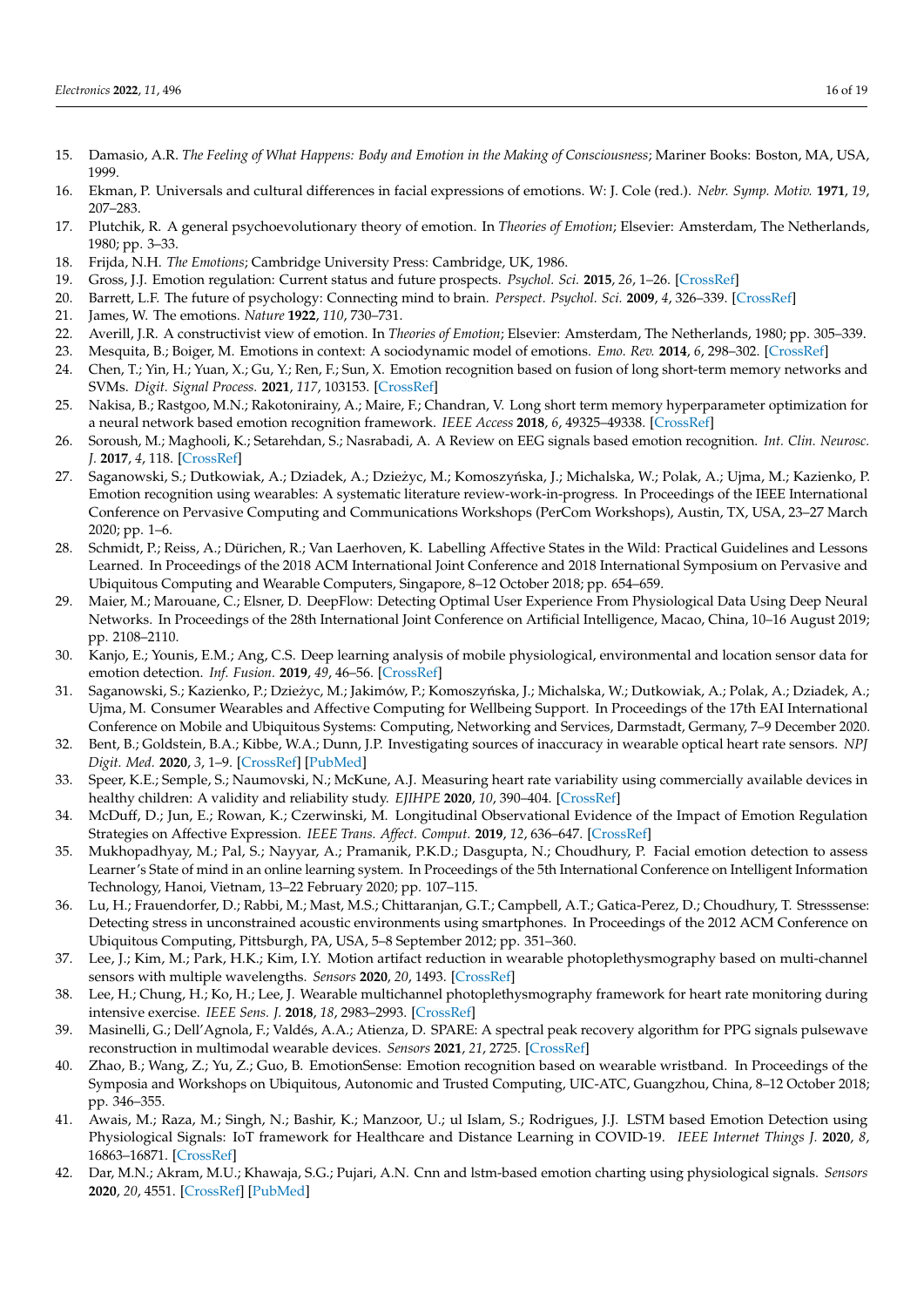- <span id="page-16-0"></span>43. Song, T.; Lu, G.; Yan, J. Emotion recognition based on physiological signals using convolution neural networks. In Proceedings of the 12th International Conference on Machine Learning and Computing, Shenzhen, China, 19–21 June 2020; pp. 161–165.
- <span id="page-16-1"></span>44. Tizzano, G.R.; Spezialetti, M.; Rossi, S. A Deep Learning Approach for Mood Recognition from Wearable Data. In Proceedings of the IEEE International Symposium on Medical Measurements and Applications (MeMeA), Bari, Italy, 1 June–1 July 2020; pp. 1–5.
- <span id="page-16-2"></span>45. Santamaria-Granados, L.; Munoz-Organero, M.; Ramirez-Gonzalez, G.; Abdulhay, E.; Arunkumar, N. Using deep convolutional neural network for emotion detection on a physiological signals dataset (AMIGOS). *IEEE Access* **2018**, *7*, 57–67. [\[CrossRef\]](http://dx.doi.org/10.1109/ACCESS.2018.2883213)
- <span id="page-16-3"></span>46. Li, B.; Lima, D. Facial expression recognition via ResNet-50. *Int. J. Cogn. Comput. Eng.* **2021**, *2*, 57–64. [\[CrossRef\]](http://dx.doi.org/10.1016/j.ijcce.2021.02.002)
- <span id="page-16-4"></span>47. Sepas-Moghaddam, A.; Etemad, A.; Pereira, F.; Correia, P.L. Facial emotion recognition using light field images with deep attention-based bidirectional LSTM. In Proceedings of the ICASSP 2020-2020 IEEE International Conference on Acoustics, Speech and Signal Processing (ICASSP), Barcelona, Spain, 4–8 May 2020; pp. 3367–3371.
- <span id="page-16-5"></span>48. Efremova, N.; Patkin, M.; Sokolov, D. Face and emotion recognition with neural networks on mobile devices: Practical implementation on different platforms. In Proceedings of the 14th IEEE International Conference on Automatic Face & Gesture Recognition (FG 2019), Lille, France, 14–18 May 2019; pp. 1–5.
- <span id="page-16-6"></span>49. Cheng, B.; Wang, Z.; Zhang, Z.; Li, Z.; Liu, D.; Yang, J.; Huang, S.; Huang, T.S. Robust emotion recognition from low quality and low bit rate video: A deep learning approach. In Proceedings of the Seventh International Conference on Affective Computing and Intelligent Interaction (ACII), San Antonio, TX, USA, 23–26 October 2017; pp. 65–70.
- <span id="page-16-7"></span>50. Bargal, S.A.; Barsoum, E.; Ferrer, C.C.; Zhang, C. Emotion recognition in the wild from videos using images. In Proceedings of the 18th ACM International Conference on Multimodal Interaction, Tokyo, Japan, 12–16 November 2016; pp. 433–436.
- <span id="page-16-8"></span>51. Fan, W.; Xu, X.; Xing, X.; Chen, W.; Huang, D. LSSED: A large-scale dataset and benchmark for speech emotion recognition. In Proceedings of the ICASSP 2021-2021 IEEE International Conference on Acoustics, Speech and Signal Processing (ICASSP), Toronto, ON, Canada, 6–11 June 2021; pp. 641–645.
- <span id="page-16-9"></span>52. Wang, J.; Xue, M.; Culhane, R.; Diao, E.; Ding, J.; Tarokh, V. Speech emotion recognition with dual-sequence LSTM architecture. In Proceedings of the ICASSP 2020—2020 IEEE International Conference on Acoustics, Speech and Signal Processing (ICASSP), Barcelona, Spain, 4–8 May 2020; pp. 6474–6478.
- <span id="page-16-10"></span>53. Yu, Y.; Kim, Y.J. Attention-LSTM-attention model for speech emotion recognition and analysis of IEMOCAP database. *Electronics* **2020**, *9*, 713. [\[CrossRef\]](http://dx.doi.org/10.3390/electronics9050713)
- <span id="page-16-11"></span>54. Zhang, Y.; Du, J.; Wang, Z.; Zhang, J.; Tu, Y. Attention based fully convolutional network for speech emotion recognition. In Proceedings of the Asia-Pacific Signal and Information Processing Association Annual Summit and Conference (APSIPA ASC), Honolulu, HI, USA, 12–15 November 2018; pp. 1771–1775.
- <span id="page-16-12"></span>55. Zhao, Z.; Bao, Z.; Zhao, Y.; Zhang, Z.; Cummins, N.; Ren, Z.; Schuller, B. Exploring deep spectrum representations via attention-based recurrent and convolutional neural networks for speech emotion recognition. *IEEE Access* **2019**, *7*, 97515–97525. [\[CrossRef\]](http://dx.doi.org/10.1109/ACCESS.2019.2928625)
- <span id="page-16-13"></span>56. Li, Z.; Li, J.; Ma, S.; Ren, H. Speech emotion recognition based on residual neural network with different classifiers. In Proceedings of the IEEE/ACIS 18th International Conference on Computer and Information Science (ICIS), Beijing, China, 17–19 June 2019; pp. 186–190.
- <span id="page-16-14"></span>57. Gjoreski, M.; Gams, M.Ž.; Luštrek, M.; Genc, P.; Garbas, J.U.; Hassan, T. Machine learning and end-to-end deep learning for monitoring driver distractions from physiological and visual signals. *IEEE Access* **2020**, *8*, 70590–70603. [\[CrossRef\]](http://dx.doi.org/10.1109/ACCESS.2020.2986810)
- <span id="page-16-15"></span>58. He, K.; Zhang, X.; Ren, S.; Sun, J. Deep residual learning for image recognition. In Proceedings of the IEEE Conference on Computer Vision and Pattern Recognition, San Francisco, CA, USA, 18–20 June 2016; pp. 770–778.
- <span id="page-16-16"></span>59. He, K.; Zhang, X.; Ren, S.; Sun, J. Identity mappings in deep residual networks. In Proceedings of the Computer Vision—ECCV 2016, Amsterdam, The Netherlands, 11–14 October 2016; pp. 630–645.
- <span id="page-16-17"></span>60. Simonyan, K.; Zisserman, A. Very Deep Convolutional Networks for Large-Scale Image Recognition. *arXiv* **2014**, arXiv:1409.1556.
- <span id="page-16-18"></span>61. Burkhardt, F.; Paeschke, A.; Rolfes, M.; Sendlmeier, W.F.; Weiss, B. A Database of German Emotional Speech. Available online: <https://citeseerx.ist.psu.edu/viewdoc/download?doi=10.1.1.130.8506&rep=rep1&type=pdf> (accessed on 1 January 2022).
- <span id="page-16-19"></span>62. Hochreiter, S.; Schmidhuber, J. Long short-term memory. *Neural Comput.* **1997**, *9*, 1735–1780. [\[CrossRef\]](http://dx.doi.org/10.1162/neco.1997.9.8.1735)
- <span id="page-16-20"></span>63. Sharma, K.; Castellini, C.; van den Broek, E.L.; Albu-Schaeffer, A.; Schwenker, F. A dataset of continuous affect annotations and physiological signals for emotion analysis. *Sci. Data* **2019**, *6*, 1–13. [\[CrossRef\]](http://dx.doi.org/10.1038/s41597-019-0209-0) [\[PubMed\]](http://www.ncbi.nlm.nih.gov/pubmed/31597919)
- <span id="page-16-21"></span>64. LeCun, Y.; Bottou, L.; Bengio, Y.; Haffner, P. Gradient-based learning applied to document recognition. *Proce. IEEE* **1998**, *86*, 2278–2324. [\[CrossRef\]](http://dx.doi.org/10.1109/5.726791)
- <span id="page-16-22"></span>65. Long, J.; Shelhamer, E.; Darrell, T. Fully convolutional networks for semantic segmentation. In Proceedings of the IEEE Conference on Computer Vision and Pattern Recognition, Boston, MA, USA, 7–12 June 2015; pp. 3431–3440.
- <span id="page-16-23"></span>66. Dziezyc, M.; Gjoreski, M.; Kazienko, P.; Saganowski, S.; Gams, M. Can we ditch feature engineering? end-to-end deep learning ˙ for affect recognition from physiological sensor data. *Sensors* **2020**, *20*, 6535. [\[CrossRef\]](http://dx.doi.org/10.3390/s20226535) [\[PubMed\]](http://www.ncbi.nlm.nih.gov/pubmed/33207564)
- <span id="page-16-24"></span>67. Schmidt, P.; Dürichen, R.; Reiss, A.; Van Laerhoven, K.; Plötz, T. Multi-target affect detection in the wild: an exploratory study. In Proceedings of The 2019 ACM International Joint Conference on Pervasive and Ubiquitous Computing, London, UK, 9–13 September 2019; pp. 211–219.
- <span id="page-16-25"></span>68. Zhao, S.; Ma, Y.; Gu, Y.; Yang, J.; Xing, T.; Xu, P.; Hu, R.; Chai, H.; Keutzer, K. An End-to-End visual-audio attention network for emotion recognition in user-generated videos. *arXiv* **2020**, arXiv: 2003.00832.
- <span id="page-16-26"></span>69. Sun, T.W. End-to-end speech emotion recognition with gender information. *IEEE Access* **2020**, *8*, 152423–152438. [\[CrossRef\]](http://dx.doi.org/10.1109/ACCESS.2020.3017462)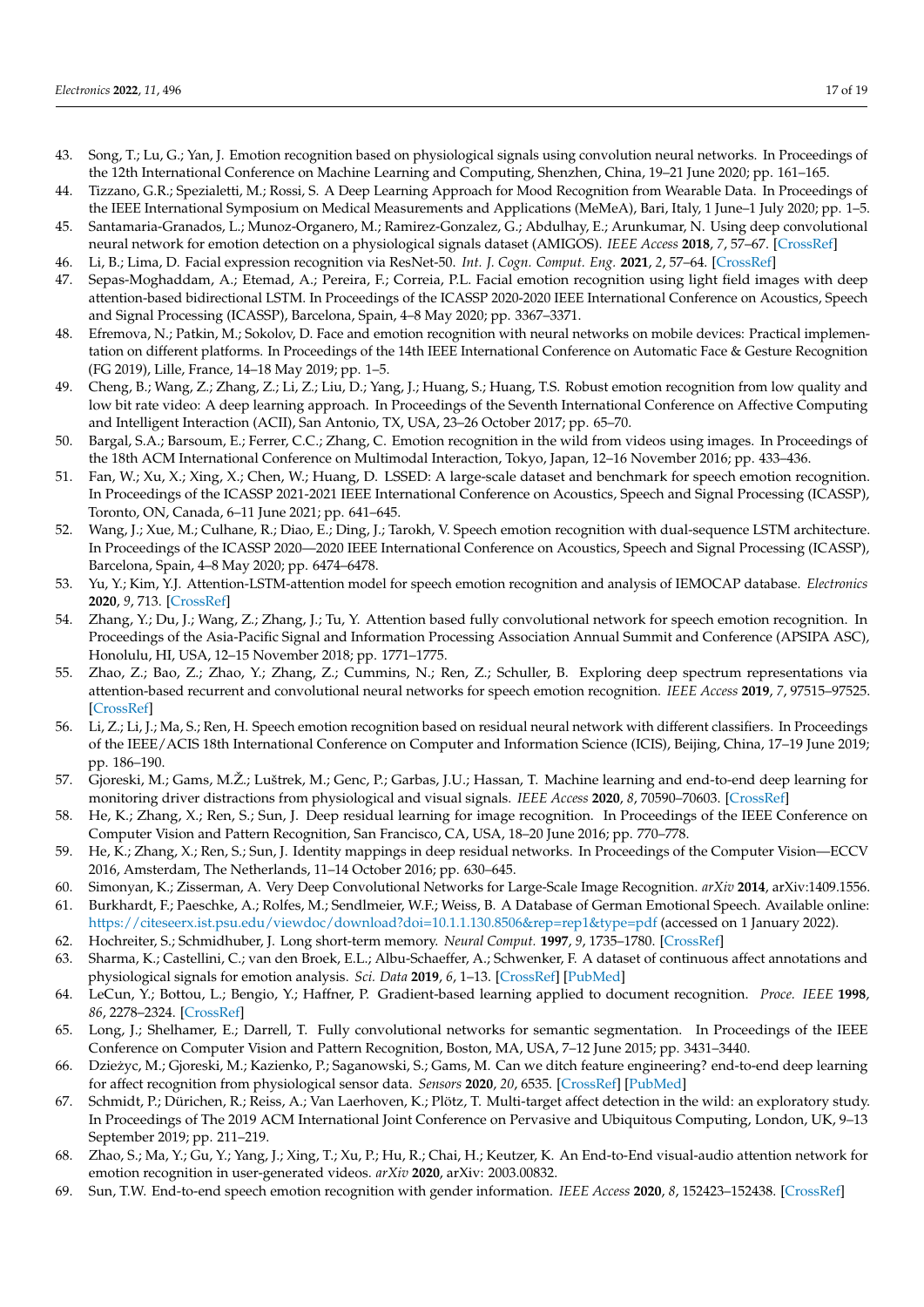- <span id="page-17-0"></span>70. Harper, R.; Southern, J. A bayesian deep learning framework for end-to-end prediction of emotion from heartbeat. *arXiv* **2020**, arXiv:1902.03043.
- <span id="page-17-1"></span>71. Chiang, H.T.; Hsieh, Y.Y.; Fu, S.W.; Hung, K.H.; Tsao, Y.; Chien, S.Y. Noise reduction in ECG signals using fully convolutional denoising autoencoders. *IEEE Access* **2019**, *7*, 60806–60813. [\[CrossRef\]](http://dx.doi.org/10.1109/ACCESS.2019.2912036)
- <span id="page-17-2"></span>72. Adib, E.; Afghah, F.; Prevost, J.J. Synthetic ECG Signal Generation Using Generative Neural Networks. *arXiv* **2021**, arXiv:2112.03268.
- <span id="page-17-3"></span>73. Sun, H.; Zhang, F.; Zhang, Y. An LSTM and GAN Based ECG Abnormal Signal Generator. In *Advances in Artificial Intelligence and Applied Cognitive Computing*; Springer: Berlin, Germany, 2021; pp. 743–755.
- <span id="page-17-4"></span>74. Samyoun, S.; Mondol, A.S.; Stankovic, J.A. Stress detection via sensor translation. In Proceedings of the 16th International Conference on Distributed Computing in Sensor Systems (DCOSS), Marina del Rey, CA, USA, 25–27 May 2020; pp. 19–26.
- <span id="page-17-5"></span>75. Udovičić, G.; Đerek, J.; Russo, M.; Sikora, M. Wearable emotion recognition system based on GSR and PPG signals. In Proceedings of the 2nd International Workshop on Multimedia for Personal Health and Health Care, New York, NY, USA, 23 October 2017; pp. 53–59.
- <span id="page-17-6"></span>76. Tian, Z.; Huang, D.; Zhou, S.; Zhao, Z.; Jiang, D. Personality first in emotion: a deep neural network based on electroencephalogram channel attention for cross-subject emotion recognition. *Royal Soc. Open Sci.* **2021**, *8*, 201976. [\[CrossRef\]](http://dx.doi.org/10.1098/rsos.201976)
- <span id="page-17-7"></span>77. Taylor, S.; Jaques, N.; Nosakhare, E.; Sano, A.; Picard, R. Personalized multitask learning for predicting tomorrow's mood, stress, and health. *IEEE Trans. Affect. Comput.* **2017**, *11*, 200–213. [\[CrossRef\]](http://dx.doi.org/10.1109/TAFFC.2017.2784832) [\[PubMed\]](http://www.ncbi.nlm.nih.gov/pubmed/32489521)
- <span id="page-17-8"></span>78. Can, Y.S.; Chalabianloo, N.; Ekiz, D.; Fernandez-Alvarez, J.; Riva, G.; Ersoy, C. Personal stress-level clustering and decision-level smoothing to enhance the performance of ambulatory stress detection with smartwatches. *IEEE Access* **2020**, *8*, 38146–38163. [\[CrossRef\]](http://dx.doi.org/10.1109/ACCESS.2020.2975351)
- <span id="page-17-9"></span>79. iMotions Platform. Available online: <https://imotions.com> (accessed on 1 January 2022).
- <span id="page-17-10"></span>80. Gloor, P.A.; Colladon, A.F.; Grippa, F.; Budner, P.; Eirich, J. Aristotle said "happiness is a state of activity"—Predicting mood through body sensing with Smartwatches. *J. Syst. Sci. Syst. Eng.* **2018**, *27*, 586–612. [\[CrossRef\]](http://dx.doi.org/10.1007/s11518-018-5383-7)
- <span id="page-17-11"></span>81. Roessler, J.; Gloor, P.A. Measuring happiness increases happiness. *JCSS* **2021**, *4*, 123–146. [\[CrossRef\]](http://dx.doi.org/10.1007/s42001-020-00069-6)
- <span id="page-17-12"></span>82. Sun, L.; Gloor, P.A.; Stein, M.; Eirich, J.; Wen, Q. No Pain No Gain: Predicting Creativity Through Body Signals. In *Digital Transformation of Collaboration*; Springer: Berlin, Germany, 2019; pp. 3–15.
- <span id="page-17-13"></span>83. Sun, L.; Gloor, P.A. Measuring Moral Values with Smartwatch-Based Body Sensors. In *Digital Transformation of Collaboration*; Springer: Berlin, Germany, 2019; pp. 51–66.
- <span id="page-17-14"></span>84. Budner, P.; Eirich, J.; Gloor, P.A. Making you happy makes me happy-Measuring Individual Mood with Smartwatches. Available online: [http://healthdocbox.com/Psychology\\_and\\_Psychiatry/68305189-Making-you-happy-makes-me-happy-measuring](http://healthdocbox.com/Psychology_and_Psychiatry/68305189-Making-you-happy-makes-me-happy-measuring-individual-mood-with-smartwatches.html)[individual-mood-with-smartwatches.html](http://healthdocbox.com/Psychology_and_Psychiatry/68305189-Making-you-happy-makes-me-happy-measuring-individual-mood-with-smartwatches.html) (accessed on 1 January 2022).
- <span id="page-17-15"></span>85. Tripathi, A.; Ashwin, T.; Guddeti, R.M.R. EmoWare: A context-aware framework for personalized video recommendation using affective video sequences. *IEEE Access* **2019**, *7*, 51185–51200. [\[CrossRef\]](http://dx.doi.org/10.1109/ACCESS.2019.2911235)
- <span id="page-17-16"></span>86. Fortune, E.; Yusuf, Y.; Zornes, S.; Loyo Lopez, J.; Blocker, R. Assessing Induced Emotions in Employees in a Workplace Setting Using Wearable Devices. In Proceedings of the 2020 Design of Medical Devices Conference, Minneapolis, MA, USA, 6–9 April 2020; p. V001T09A004.
- <span id="page-17-17"></span>87. Fortune, E.; Yusuf, Y.; Blocker, R. Measuring Arousal and Emotion in Healthcare Employees Using Novel Devices. In Proceedings of the IEEE 20th International Conference on Bioinformatics and Bioengineering (BIBE), Cincinnati, OH, USA, 26–28 October 2020; pp. 835–838.
- <span id="page-17-18"></span>88. Hernandez, J.; Lovejoy, J.; McDuff, D.; Suh, J.; O'Brien, T.; Sethumadhavan, A.; Greene, G.; Picard, R.; Czerwinski, M. Guidelines for Assessing and Minimizing Risks of Emotion Recognition Applications. In Proceedings of the 9th International Conference on Affective Computing and Intelligent Interaction (ACII), Nara, Japan, 28 September–1 October 2021; pp. 1–8.
- <span id="page-17-19"></span>89. Emotional Movies-Netflix. Available online: <https://ir.netflix.net/ir-overview/profile/default.aspx> (accessed on 22 January 2022).
- <span id="page-17-20"></span>90. Panda, R.; Redinho, H.; Gonçalves, C.; Malheiro, R.; Paiva, R.P. How Does the Spotify API Compare to the Music Emotion Recognition State-of-the-Art? In Proceedings of the 18th Sound and Music Computing Conference (SMC 2021), Axea sas/SMC Network, 29 June–1 July 2021; pp. 238–245. [\[CrossRef\]](http://dx.doi.org/10.5281/zenodo.5045100)
- <span id="page-17-21"></span>91. Álvarez, P.; de Quirós, J.G.; Baldassarri, S. A Web System Based on Spotify for the automatic generation of affective playlists. In *Cloud Computing, Big Data & Emerging Topics*; Springer: Berlin, Germany, 2020; pp. 124–137.
- <span id="page-17-22"></span>92. McDuff, D.; Nishidate, I.; Nakano, K.; Haneishi, H.; Aoki, Y.; Tanabe, C.; Niizeki, K.; Aizu, Y. Non-contact imaging of peripheral hemodynamics during cognitive and psychological stressors. *Sci. Rep.* **2020**, *10*, 10884. [\[CrossRef\]](http://dx.doi.org/10.1038/s41598-020-67647-6)
- <span id="page-17-23"></span>93. Uchida, M.; Akaho, R.; Ogawa-Ochiai, K.; Tsumura, N. Image-based measurement of changes to skin texture using piloerection for emotion estimation. *Artif. Life Robot.* **2019**, *24*, 12–18. [\[CrossRef\]](http://dx.doi.org/10.1007/s10015-018-0435-0)
- <span id="page-17-24"></span>94. Zhao, M.; Adib, F.; Katabi, D. Emotion recognition using wireless signals. In Proceedings of the 22nd Annual International Conference on Mobile Computing and Networking, New York, NY, USA, 3–7 October 2016; pp. 95–108.
- <span id="page-17-25"></span>95. Richter-Lunn, K. Incognito: Sensorial Interpretations of Covert Physiological Signals for Therapeutic Mediation. Ph.D. Thesis, Harvard University, Cambridge, MA, USA, 2021.
- <span id="page-17-26"></span>96. Myin-Germeys, I.; Kuppens, P. The Open Handbook of Experience Sampling Methodology. In *The Open Handbook of Experience Sampling Methodology*; Independently Publisher: Chicago, IL, USA, 2021; pp. 1–311.